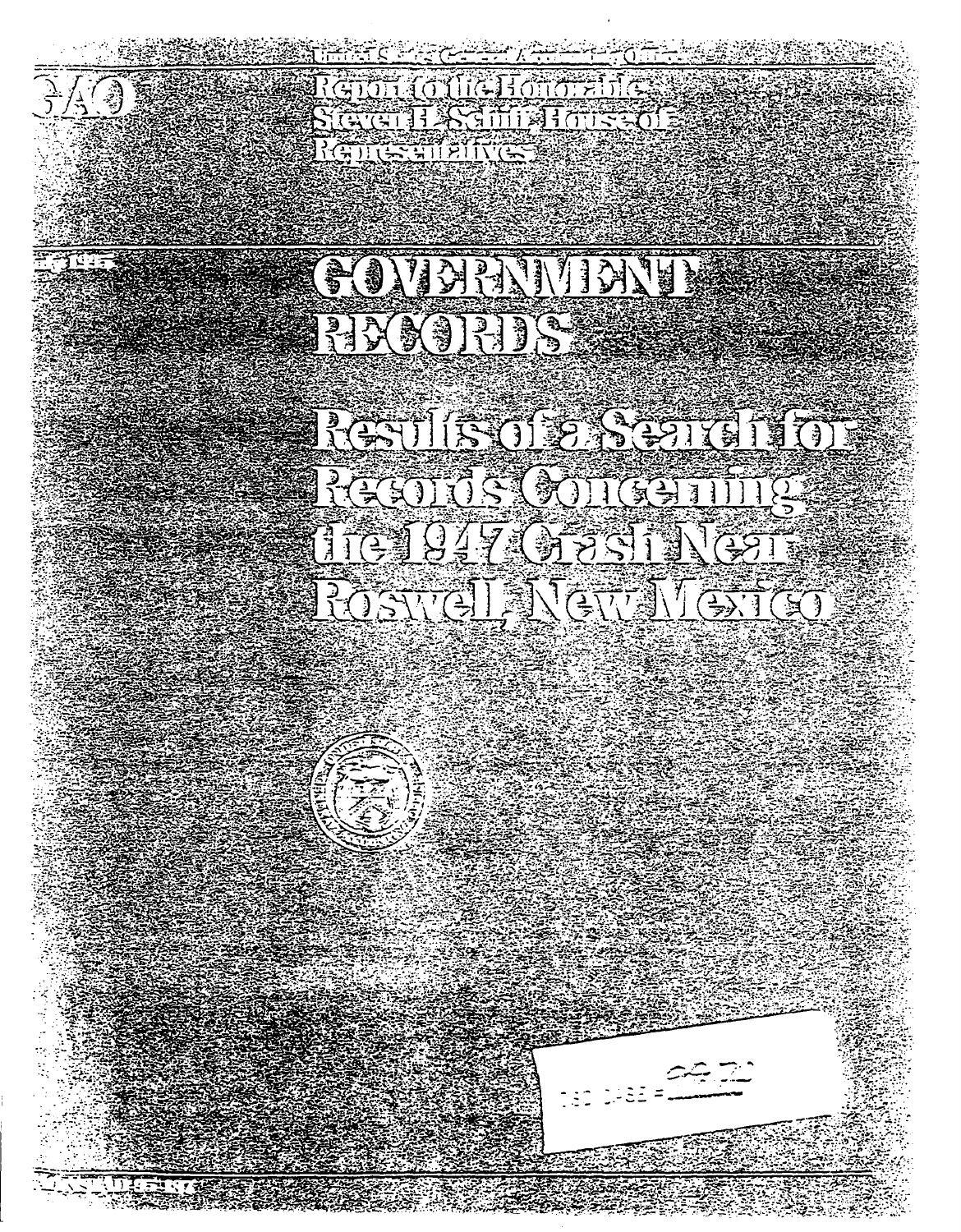$\bigodot\!\!\bigodot' \hspace{2.5cm} \begin{array}{ccc} & & & \text{United States} \ & \text{General Accou} \ & \text{Washington, D} \end{array}$ General Accounting Office Washington, D.C. 20548

> National Security and International Affairs Division

B-262046

July 28, 1995

The Honorable Steven H. Schiff House of Representatives

Dear Mr. Schiff:

On July 8, 1947, the Roswell Anny Air Field (RAAF) public information office in Roswell, New Mexico, reported the crash and recovery of a "flying disc." Army Air Forces personnel from the RAAF's 509th Bomb Group were credited with the recovery. The following day, the press reported that the Commanding General of the U.S. Eighth Air Force, Fort Worth, Texas, announced that RAAF personnel had recovered a crashed radar-tracking (weather) balloon, not a "flying disc."

After nearly 50 years, speculation continues on what crashed at Roswell. Some observers believe that the object was of extraterrestrial origin. In the July 1994 Report of Air Force Research Regarding the Roswell Incident, the Air Force did not dispute that something happened near Roswell, but reported that the most likely source of the wreckage was from a balloon-launched classified government project designed to determine the state of Soviet nuclear weapons research. The debate on what crashed at Roswell continues.

Concerned that the Department of Defense (DOD) may not have provided you with all available information on the crash, you asked us to determine the requirements for reporting air accidents similar to the crash near Roswell and identify any government records concerning the Roswell crash.

We conducted an extensive search for government records related to the crash near Roswell. We examined a wide range of classified and unclassified documents dating from July 1947 through the 1950s. These records came from numerous organizations in New Mexico and elsewhere throughout DOD as well as the Federal Bureau of Investigation (FBI), the Central Intelligence Agency (CIA), and the National Security Council. The full scope and methodology of our work are detailed at the end of this report.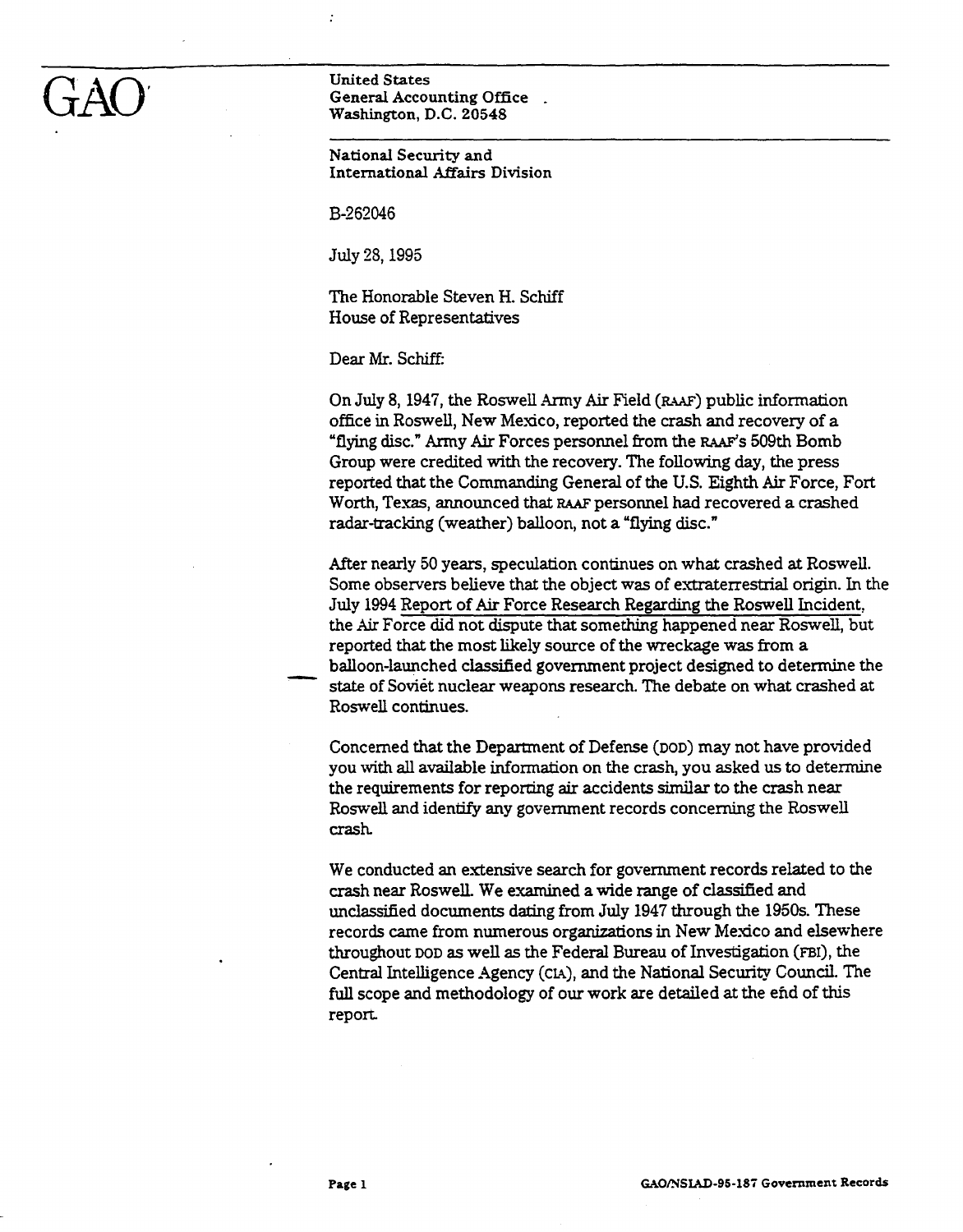### Results in Brief

In 1947, Army regulations required that air accident reports be maintained permanently. We identified four air accidents reported by the Army Air Forces in New Mexico during July 1947. All of the accidents involved military aircraft and occurred after July 8, 1947—the date the RAAF public information office first reported the crash and recovery of a "flying disc" near Roswell. The Navy reported no air accidents in New Mexico during July 1947. Air Force officials told us that according to record-keeping requirements in effect during July 1947, there was no requirement to prepare a report on the crash of a weather balloon.

In our search for records concerning the Roswell crash, we learned that some government records covering RAAF activities had been destroyed and others had not. For example, RAAF administrative records (from Mar. 1945) through Dec. 1949) and RAAF outgoing messages (from Oct. 1946 through Dec. 1949) were destroyed. The document disposition form does not indicate what organization or person destroyed the records and when or under what authority the records were destroyed.

Our search for government records concerning the Roswell crash yielded two records originating in 1947-a July 1947 history report by the combined 509th Bomb Group and RAAF and an FBI teletype message dated July 8, 1947. The 509th-RAAF report noted the recovery of a "flying disc" that was later determined by military officials to be a radar-tracking balloon. The FBI message stated that the military had reported that an object resembling a high-altitude weather balloon with a radar reflector had been recovered near Roswell.

The other government records we reviewed, including those previously withheld from the public because of security classification, and the Air Force's analysis of unidentified flying object<sup>1</sup> sightings from  $1946$  to  $1953$ (Project Blue Book Special Report No. 14), did not mention the crash or the recovery of an airborne object near Roswell in July 1947. Similarly, executive branch agencies' responses to our letters of inquiry produced no other government records on the Roswell crash.

### Reporting Air Accidents

According to press accounts from July 1947, Army Air Forces personnel from RAAF were involved in the recovery of an airborne object near Roswell. Therefore, if an air accident report was prepared, it should have

<sup>1</sup>According to Air Force regulation, an unidentified flying object is an airborne object that by performance. aerodynamic characteristics, or unusual features, does not conform to known aircraft or missiles. or does not correspond to Air Force definitions of familiar or known objects or unidentified aircraft.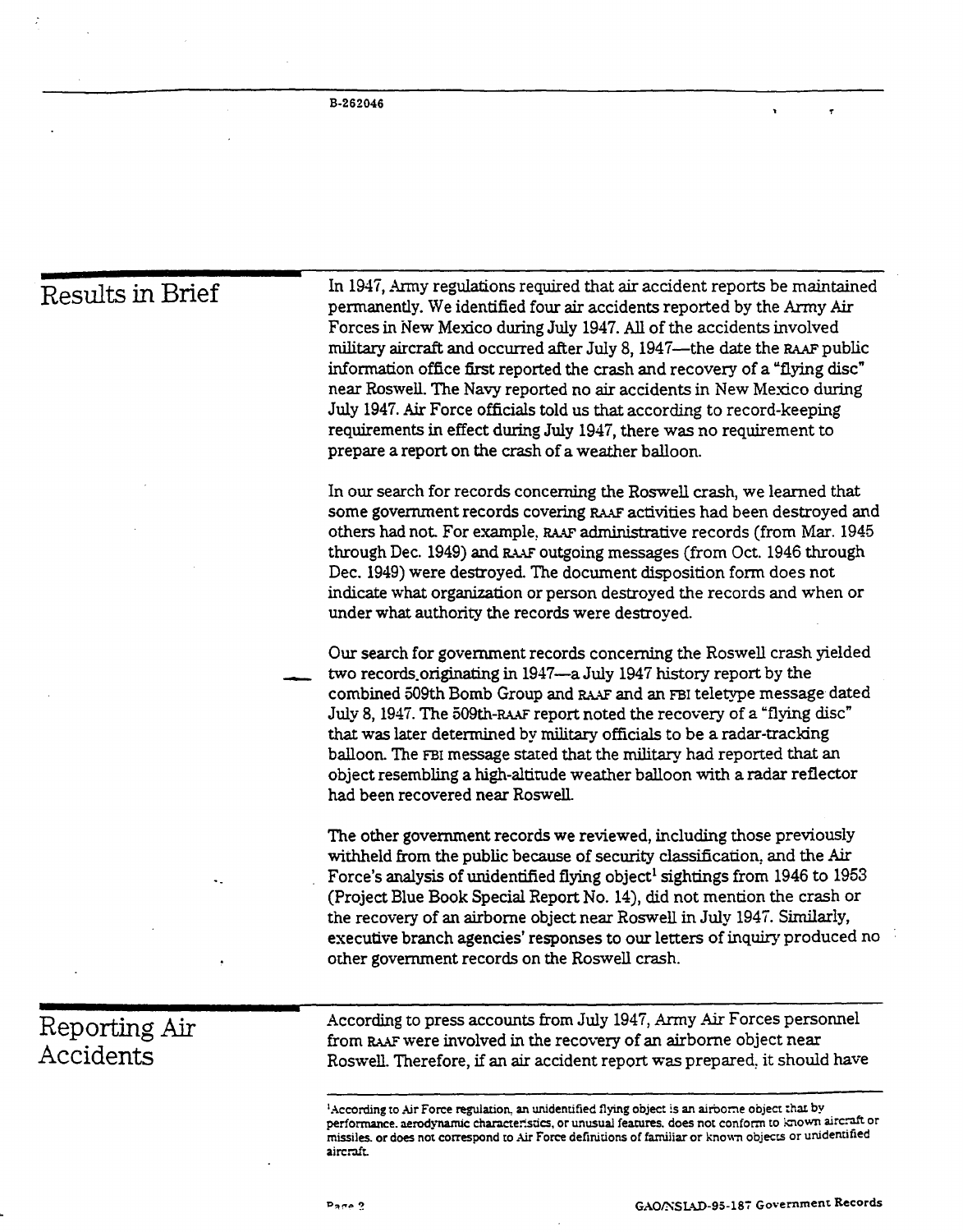B-262046

 $\overline{\phantom{a}}$ 

 $\epsilon$ 

 $\bar{\mathbf{r}}$ 

|                    | been prepared in accordance with Army regulations. According to an<br>Army records management official, in 1947 Army regulations required that<br>air accident reports be maintained permanently. An Air Force official said<br>there was no similar requirement to report a weather balloon crash.                                                                                                                                                                                                                                                                                                                                                                                                                                                                                                                                                 |
|--------------------|-----------------------------------------------------------------------------------------------------------------------------------------------------------------------------------------------------------------------------------------------------------------------------------------------------------------------------------------------------------------------------------------------------------------------------------------------------------------------------------------------------------------------------------------------------------------------------------------------------------------------------------------------------------------------------------------------------------------------------------------------------------------------------------------------------------------------------------------------------|
|                    | According to an Air Force official who has worked in the records<br>management field since the mid-1940s, air accident reports prepared in<br>July 1947 under Army regulations should have been transferred to Air<br>Force custody in September 1947, when the Air Force was established as a<br>separate service.                                                                                                                                                                                                                                                                                                                                                                                                                                                                                                                                 |
|                    | The Air Force Safety Agency is responsible for maintaining reports of air<br>accidents. We examined its microfilm records to determine whether any<br>air accidents had been reported in New Mexico during July 1947. We<br>identified four air accidents during this time period. <sup>2</sup> All of the accidents<br>involved military fighter or cargo aircraft and occurred after July 8,<br>1947—the date the RAAF public information office first reported the crash<br>and recovery of a "flying disc" near Roswell. According to the Army Air<br>Forces' Report of Major Accident, these four accidents occurred at or near<br>the towns of Hobbs, Albuquerque, Carrizozo, and Alamogordo, New<br>Mexico. Only one of the four accidents resulted in a fatality. The pilot died<br>when the aircraft crashed during an attempted take-off. |
| Search for Records | In searching for government records on the Roswell crash, we were<br>particularly interested in identifying and reviewing records of military<br>units assigned to RAAF in 1947—to include the 509th Bomb Group, the<br>1st Air Transport Unit, the 427th Army Air Force Base Unit, and the<br>1395th Military Police Company (Aviation).                                                                                                                                                                                                                                                                                                                                                                                                                                                                                                           |
|                    | Document disposition forms obtained from the National Personnel<br>Records Center in St. Louis, Missouri, indicate that in 1953, the Walker Air<br>Force Base (formerly RAAF) records officer transferred to the Army's<br>Kansas City records depository the histories of units stationed at Walker<br>Air Force Base. These histories included the 509th Bomb Group and RAAF<br>for February 1947 through October 1947; the 1st Air Transport Unit for<br>July 1946 through June 1947; and the 427th Army Air Force Base Unit for<br>January 1946 to February 1947. We could not locate any documentation<br>indicating that records of the 1395th Military Police Company (Aviation)                                                                                                                                                             |
|                    | These records do not include information regarding mishaps of air vehicles belonging to civilian or<br>other government agencies. These records also do not include mishaps involving unmanned air<br>vehicles such as remotely piloted aircraft, low-speed cruise missiles, and most balloons.                                                                                                                                                                                                                                                                                                                                                                                                                                                                                                                                                     |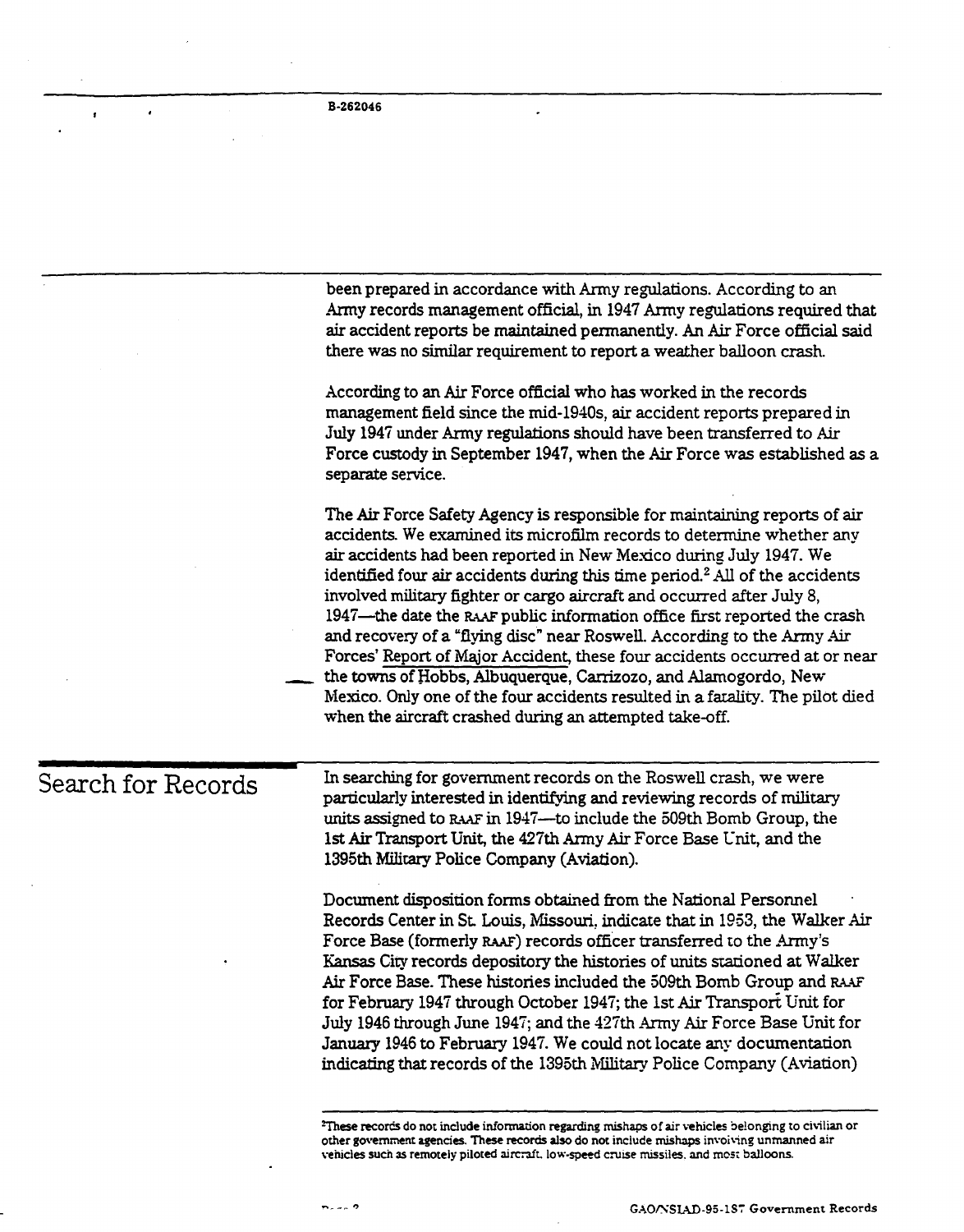were ever retired to the National Personnel Records Center or its predecessor depositories.

The July 1947 history for the 509th Bomb Group and RAAF stated that the RAAF public information office "was kept quite busy  $\dots$  answering inquiries on the 'flying disc,' which was reported to be in [the] possession of the 509th Bomb Group. The object turned out to be a radar tracking balloon." By his signature, the RAAF's commanding officer certified that the report represented a complete and accurate account of RAAF activities in July 1947. (Excerpts from the report are contained in app. I.)

In addition to unit history reports, we also searched for other government records on the Roswell crash. In this regard, the Chief Archivist for the National Personnel Records Center provided us with documentation indicating that (1) RAAF records such as finance and accounting, supplies, buildings and grounds, and other general administrative matters from March 1945 through December 1949 and (2) RAAF outgoing messages from October 1946 through December 1949 were destroyed. According to this official, the document disposition form did not properly indicate the authority under which the disposal action was taken. The Center's Chief Archivist stated that from his personal experience, many of the Air Force organizational records covering this time period were destroyed without entering a citation for the governing disposition authority. Our review of records control forms showing the destruction of other records—including outgoing RAAF messages for 1950—supports the Chief Archivist's viewpoint

During our review of records at FBI headquarters, we found a July 8, 1947, teletype message from the FBI office in Dallas, Texas, to FBI headquarters and the FBI office in Cincinnati., Ohio. An FBI spokesperson confirmed the authenticity of the message.

According to the message, an Eighth Air Force headquarters official had telephonically informed the FBI's Dallas office of the recovery near Roswell of a hexagonal-shaped disc suspended from a large balloon by cable. The message further stated that the disc and balloon were being sent to Wright Field (now Wright-Patterson Air Force Base, Ohio) for examination. According to the Eighth Air Force official, the recovered object resembled a high-altitude weather balloon with a radar reflector. The message stated that no further investigation by the FBI was being conducted. (A copy of the teletype message appears in app. IL)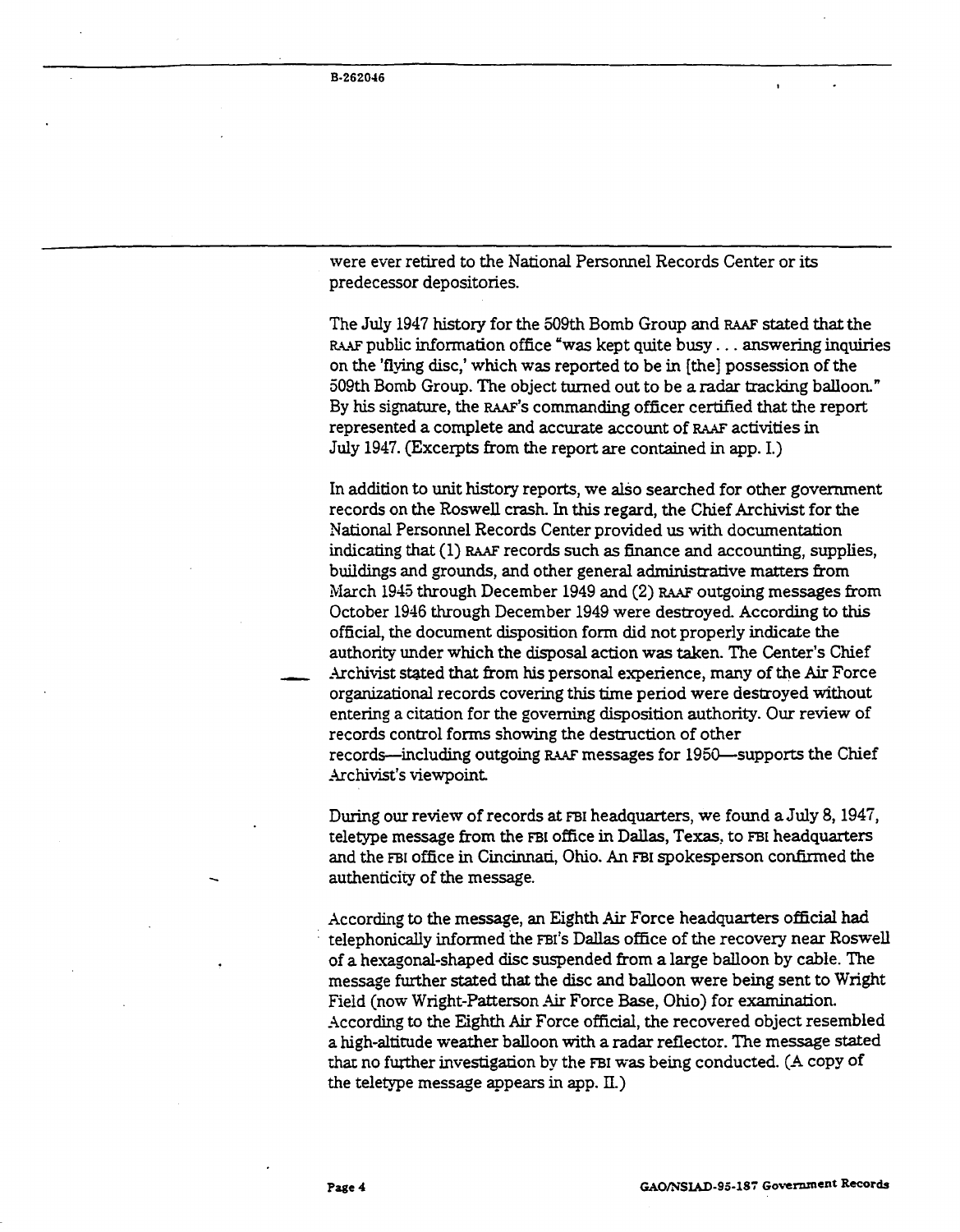B-262046 To follow up on the July 8th message, we reviewed microfilm abstracts of the FBI Dallas and Cincinnati office activities for July 1947. An abstract prepared by the FBI Dallas office on July 12, 1947, summarized the particulars of the July 8th message. There was no mention in the Cincinnati office abstracts of the crash or recovery of an airborne object near Roswell. Because the FBI message reported that debris from the Roswell crash was being transported to Wright Field for examination, we attempted to determine whether military regulations existed for handling such debris. We were unable to locate any applicable regulation. *As* a final step, we reviewed Air Materiel Command (Wright Field) records from 1947 to 1950 for evidence of command personnel involvement in this matter. We found no records mentioning the Roswell crash or the examination by Air Materiel Command personnel of any debris recovered from the crash. Queries to Federal We sent letters to several federal agencies asking for any government exact resorts they might have concerning the Roswell crash. In this regard, we<br>Agencies Regarding contacted pop. the National Security Council, the White House Office of Agencies Regarding contacted DOD, the National Security Council, the White House Office of<br>Records on the Crash Science and Technology Policy, the CIA, the FBI, and the Department of Science and Technology Policy, the CIA, the FBI, and the Department of Energy. Federal Bureau of Investigation Department of Defense The National Security Council, the White House Office of Science and Technology Policy, and the Department of Energy responded that they had no government records relating to the Roswell crash. (Copies of their responses appear in app. III, IV, and V.) The FBI, DOD, and the CLA provided the following information. The FBI informed us that all FBI data regarding the crash near Roswell had been processed under Freedom of Information Act (FOLA) requests previously received by the Bureau. We reviewed the FBI's FOIA material and identified the July 8, 1947, FBI teletype message discussing the recovery near Roswell of a high-altitude weather balloon with a radar reflector. (A copy of the FBI's response appears in app. v1.) DOD informed us that the U.S. Air Force report of July 1994, entitled Report of Air Force Research Regarding the Roswell Incident, represents the extent of DOD records or information concerning the Roswell crash. The Air Force report concluded that there was no dispute that something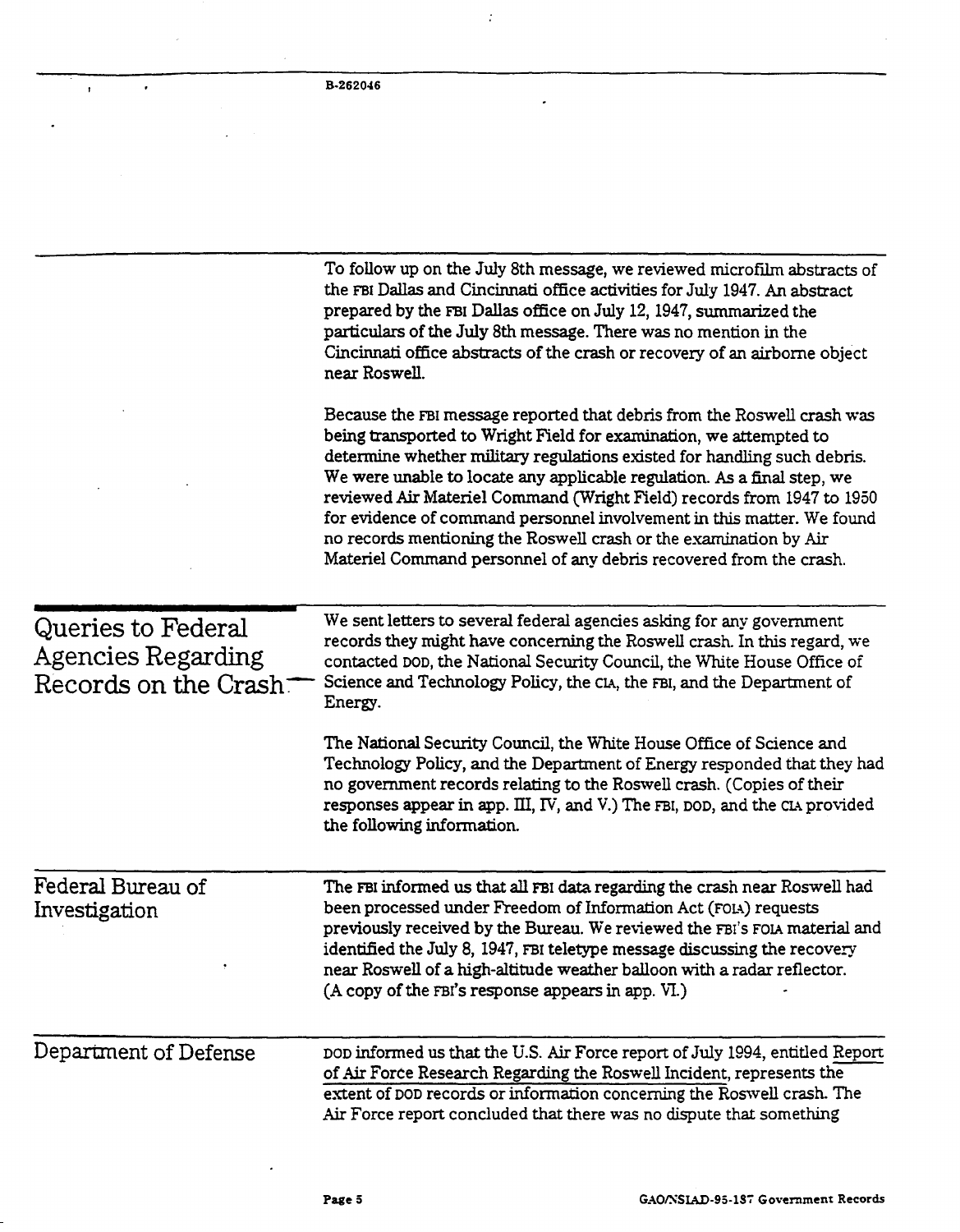$\ddot{\phantom{a}}$ 

τ

 $\ddot{\cdot}$ 

|                                | happened near Roswell in July 1947 and that all available official materials<br>indicated the most likely source of the wreckage recovered was one of the<br>project MOGUL balloon trains. At the time of the Roswell crash, project<br>MOGUL was a highly classified U.S. effort to determine the state of Soviet<br>nuclear weapons research using balloons that carried radar reflectors and<br>acoustic sensors. (A copy of pop's response appears in app. VII.)                                                                                                                                                                                                                                                                                                                                                     |
|--------------------------------|--------------------------------------------------------------------------------------------------------------------------------------------------------------------------------------------------------------------------------------------------------------------------------------------------------------------------------------------------------------------------------------------------------------------------------------------------------------------------------------------------------------------------------------------------------------------------------------------------------------------------------------------------------------------------------------------------------------------------------------------------------------------------------------------------------------------------|
| Central Intelligence<br>Agency | In March 1995, the CIA's Executive Director responded to our letter of<br>inquiry by stating that earlier searches by the CIA for records on<br>unidentified flying objects produced no information pertaining to the<br>Roswell crash. The Executive Director added, however, that it was unclear<br>whether the CIA had ever conducted a search for records specifically<br>relating to Roswell. In the absence of such assurance, the Executive<br>Director instructed CIA personnel to conduct a comprehensive records<br>search for information relating to Roswell. On May 30, 1995, the CIA's<br>Executive Director informed us that a search against the term "Roswell,<br>New Mexico," in all CIA databases produced no CIA documents related to<br>the crash. (A copy of CIA's response appears in app. VIII.) |
| <b>Agency Comments</b>         | A draft of this report was provided to DOD for comment. DOD offered no<br>comments or suggested changes to the report. The Chief Archivist,<br>National Personnel Records Center offered several comments clarifying<br>matters dealing with records management. These comments have been<br>incorporated into the final report where appropriate.<br>The CIA, the Department of Energy, the FBI, the National Security Council,<br>and the White House Office of Science and Technology Policy also<br>received excerpts from the report discussing the activities of their                                                                                                                                                                                                                                             |
|                                | respective agencies. They had no substantive comments and made no<br>suggested changes to the report.                                                                                                                                                                                                                                                                                                                                                                                                                                                                                                                                                                                                                                                                                                                    |
| Scope and<br>Methodology       | To determine the requirements for reporting air accidents in 1947, we<br>interviewed military service records management officials, reviewed<br>military record-keeping regulations in effect during this time period, and<br>examined Army Air Forces and Navy air accident reports.                                                                                                                                                                                                                                                                                                                                                                                                                                                                                                                                    |
|                                | We also sought to identify any government records related to the Roswell<br>crash. In this regard, we visited and reviewed records at the locations<br>listed in table 1.                                                                                                                                                                                                                                                                                                                                                                                                                                                                                                                                                                                                                                                |

 $\pm$ 

 $\hat{\boldsymbol{\cdot} }$ 

 $\bar{z}$ 

 $\overline{\phantom{a}}$ 

 $\mathcal{A}$  $\mathbb{R}^2$ 

 $\bar{z}$ 

 $\ddot{\phantom{a}}$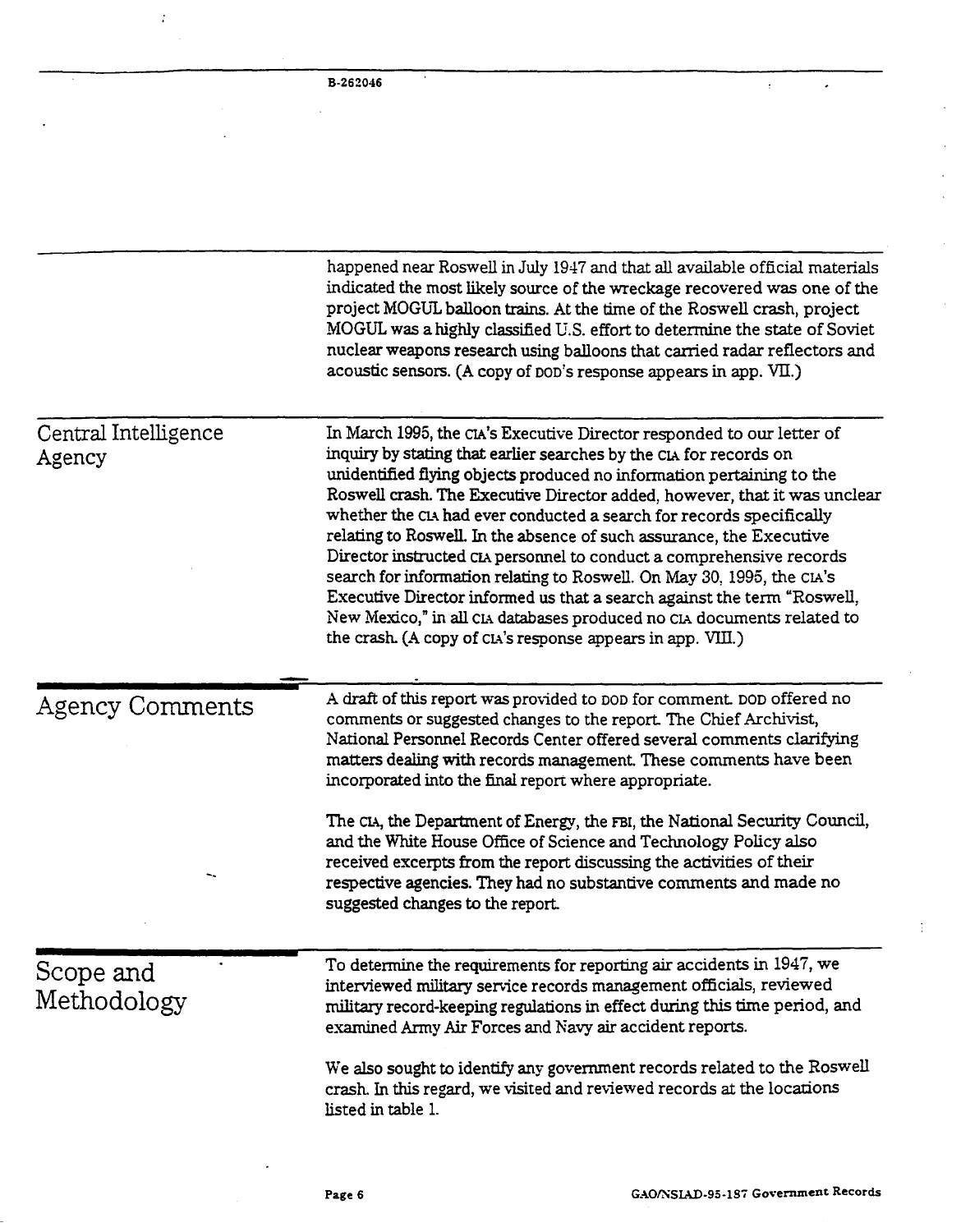| Table 1: Locations Visited and Records Reviewed                               |                                                                                                                                                                                                                                                                                                                                                                                                                           |
|-------------------------------------------------------------------------------|---------------------------------------------------------------------------------------------------------------------------------------------------------------------------------------------------------------------------------------------------------------------------------------------------------------------------------------------------------------------------------------------------------------------------|
| <b>Locations visited</b>                                                      | <b>Records reviewed</b>                                                                                                                                                                                                                                                                                                                                                                                                   |
| National Archives, Washington, D.C.                                           | Air Force papers on unidentified flying objects<br>Army Counterintelligence Corps historical files, 1947-49                                                                                                                                                                                                                                                                                                               |
| National Archives II, College Park, Md.                                       | Project Blue Book Special Report No. 14<br>National Security Council meeting minutes, 1947-48                                                                                                                                                                                                                                                                                                                             |
| National Archives, National Record Center, Suitland, Md.                      | Army Inspector General reports, 1947-58<br>Army staff intelligence correspondence, 1947-56<br>Headquarters Army Air Force message traffic, 1947-54<br>Army Air Force and Air Materiel Command (Wright Field) research and<br>development files, 1947-50                                                                                                                                                                   |
| National Personnel Records Center,<br>St. Louis, Mo.                          | Morning reports for RAAF units, July 1947<br>Eighth Air Force messages, 1947-50<br>Eighth Air Force correspondence, 1947-51<br>Eighth Air Force weekly activity summaries, July 1947<br>Service records of key personnel assigned to RAAF, 1947<br>Project Sign <sup>a</sup> investigative reports, 1948<br>Army Adjutant General correspondence, 1947-49<br>Missile test firing reports at White Sands, N. Mex., 1947-54 |
| Department of the Air Force, Washington, D.C.                                 | Current and past records management regulations<br>Report of Air Force Research Regarding the Roswell Incident, July 1994                                                                                                                                                                                                                                                                                                 |
| Department of the Army, Washington, D.C.                                      | Current and past records management regulations                                                                                                                                                                                                                                                                                                                                                                           |
| Department of the Navy, Washington, D.C.                                      | Air accident reports, July 1947                                                                                                                                                                                                                                                                                                                                                                                           |
| Air Force Safety Agency, Kirtland Air Force Base, N. Mex.                     | Air accident reports, July 1947                                                                                                                                                                                                                                                                                                                                                                                           |
| Air Force History Support Office, Bolling Air Force Base.<br>Washington, D.C. | 509th Bomb Group and RAAF monthly histories, July and August 1947                                                                                                                                                                                                                                                                                                                                                         |
| National Security Agency, Fort Meade, Md.                                     | FOIA records, Citizens Against UFO Secrecy                                                                                                                                                                                                                                                                                                                                                                                |
| Military History Institute, Army War College, Carlisle, Pa.                   | Army Counterintelligence Corps reports, 1947                                                                                                                                                                                                                                                                                                                                                                              |
| Army Central Security Facility,<br>Fort Meade, Md.                            | Army Counterintelligence Corps reports, 1947                                                                                                                                                                                                                                                                                                                                                                              |
| Central Intelligence Agency, Langley, Va.                                     | Scientific Advisory Panel on Unidentified Flying Objects (Robertson Panel)<br>report<br>FOIA records, Ground Saucer Watch, Inc.                                                                                                                                                                                                                                                                                           |
| Federal Bureau of Investigation, Washington, D.C.                             | FOIA records on unidentified flying objects                                                                                                                                                                                                                                                                                                                                                                               |
| National Atomic Museum, Kirtland Air Force Base, N. Mex.                      | 509th Bomb Group historical information, 1947<br>RAAF base newspaper Atomic Blast, July and August 1947                                                                                                                                                                                                                                                                                                                   |

 $\bullet$ 

 $\overline{\phantom{a}}$ 

 $\bullet$ 

\*Project Sign was the predecessor to Project Blue Book.

Our search of government records was complicated by the fact that some records we wanted to review were missing and there was not always an explanation. Further, the records management regulations for the retention and disposition of records were unclear or changing during the period we reviewed.

 $\overline{a}$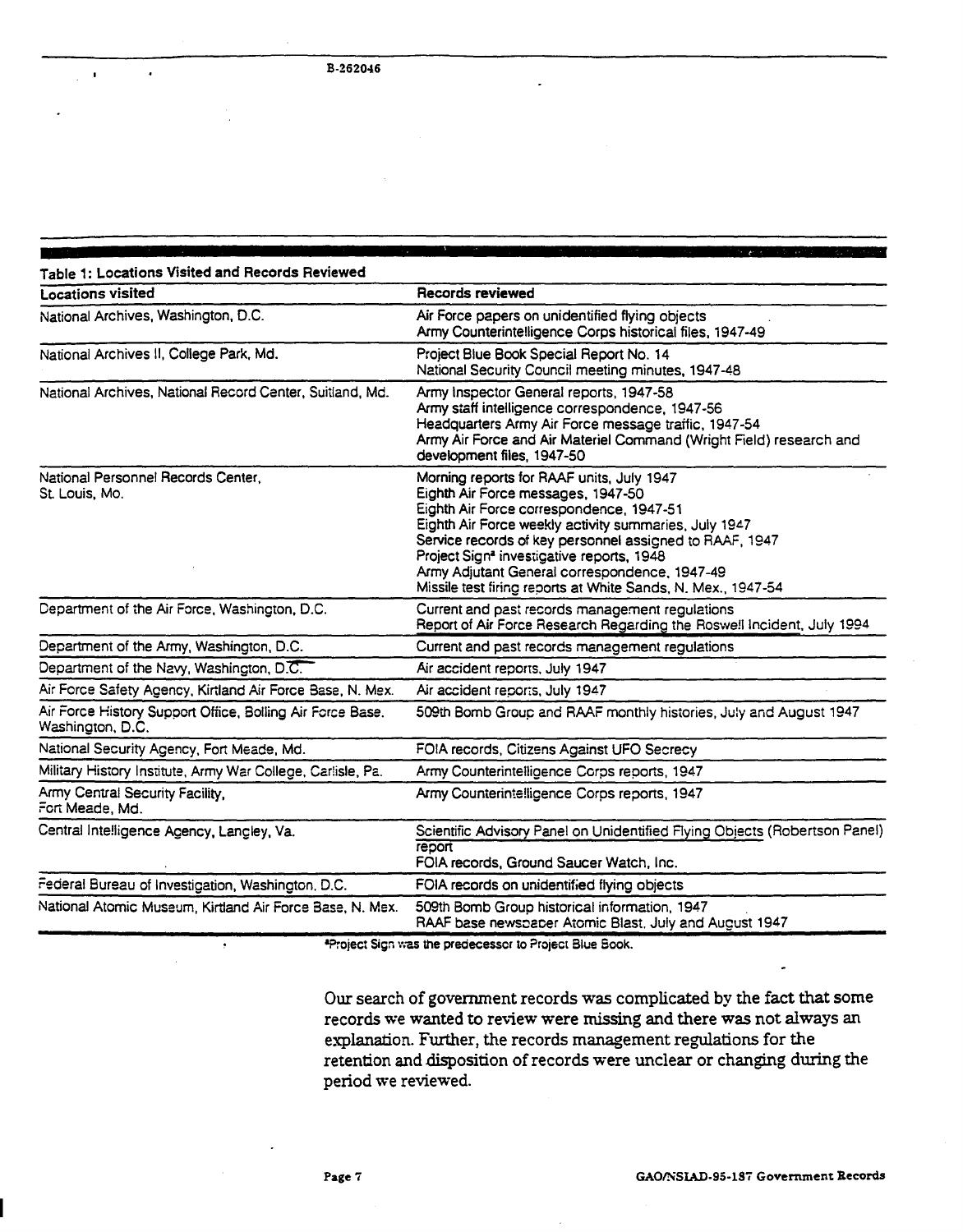We also queried the National Security Council, the White House Office of Science and Technology Policy, the Department of Energy, the FBI, DOD, and the CIA to detennine what government records they have on the Roswell crash. We did not independently verify the information provided to us in their written responses.

In addition to physically examining government records, we contacted the following federal activities to detennine whether they had any information about the Roswell crash:

- Air Force Historical Research Agency, Maxwell Air Force Base, Alabama;
- Air Force Aeronautical Systems Center, Wright-Patterson Air Force Base, Ohio;
- Army Center for Military History, Washington, D.C.; and
- 509th Bomb Wing, Office of the Historian, Whiteman Air Force Base, Missouri.

We conducted our review from March 1994 to June 1995 in accordance with generally accepted government auditing standards.

Unless you publicly announce its contents earlier, we plan no further distribution of this report until 30 days after its issue date. At that time, we will make copies available to other interested parties upon request.

If you or your staff have any questions about this report, please call me on (202) 512-3504. A major contributor to this report is Gary K Weeter, Assistant Director.

Sincerely yours,

Richard Davis

Richard Davis Director, National Security Analysis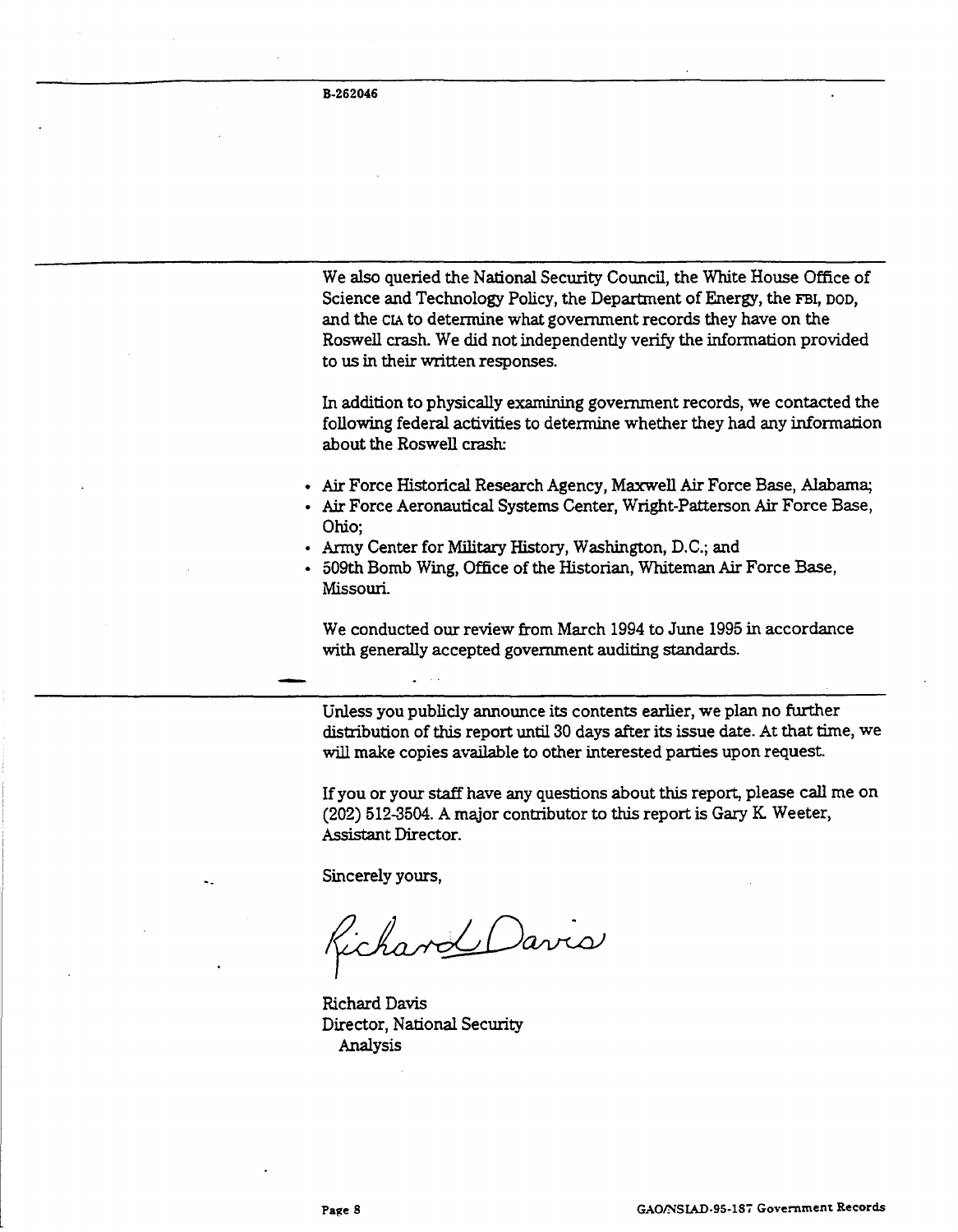| $\mathbf{r}$                                                          | $\sim 100$                                                                                                                                                                                                                                                                                                                                                                                                   |                                                                                                                                                                                                                                                                                                                                                                                                                                                             | $\mathcal{L}(\mathcal{L})$ and $\mathcal{L}(\mathcal{L})$ . The $\mathcal{L}(\mathcal{L})$ |                                                                                                                                                                                                                                                                                                                    |                                                                                                                                                                                                                                                                                                                |
|-----------------------------------------------------------------------|--------------------------------------------------------------------------------------------------------------------------------------------------------------------------------------------------------------------------------------------------------------------------------------------------------------------------------------------------------------------------------------------------------------|-------------------------------------------------------------------------------------------------------------------------------------------------------------------------------------------------------------------------------------------------------------------------------------------------------------------------------------------------------------------------------------------------------------------------------------------------------------|--------------------------------------------------------------------------------------------|--------------------------------------------------------------------------------------------------------------------------------------------------------------------------------------------------------------------------------------------------------------------------------------------------------------------|----------------------------------------------------------------------------------------------------------------------------------------------------------------------------------------------------------------------------------------------------------------------------------------------------------------|
|                                                                       | $\mathcal{L}(\mathcal{A})$ and $\mathcal{L}(\mathcal{A})$ . The contribution of $\mathcal{L}(\mathcal{A})$                                                                                                                                                                                                                                                                                                   |                                                                                                                                                                                                                                                                                                                                                                                                                                                             |                                                                                            |                                                                                                                                                                                                                                                                                                                    |                                                                                                                                                                                                                                                                                                                |
|                                                                       |                                                                                                                                                                                                                                                                                                                                                                                                              |                                                                                                                                                                                                                                                                                                                                                                                                                                                             |                                                                                            |                                                                                                                                                                                                                                                                                                                    |                                                                                                                                                                                                                                                                                                                |
|                                                                       |                                                                                                                                                                                                                                                                                                                                                                                                              |                                                                                                                                                                                                                                                                                                                                                                                                                                                             |                                                                                            |                                                                                                                                                                                                                                                                                                                    |                                                                                                                                                                                                                                                                                                                |
|                                                                       |                                                                                                                                                                                                                                                                                                                                                                                                              |                                                                                                                                                                                                                                                                                                                                                                                                                                                             |                                                                                            |                                                                                                                                                                                                                                                                                                                    |                                                                                                                                                                                                                                                                                                                |
|                                                                       |                                                                                                                                                                                                                                                                                                                                                                                                              | $\sim$ $\sim$                                                                                                                                                                                                                                                                                                                                                                                                                                               |                                                                                            |                                                                                                                                                                                                                                                                                                                    |                                                                                                                                                                                                                                                                                                                |
|                                                                       |                                                                                                                                                                                                                                                                                                                                                                                                              |                                                                                                                                                                                                                                                                                                                                                                                                                                                             |                                                                                            |                                                                                                                                                                                                                                                                                                                    |                                                                                                                                                                                                                                                                                                                |
|                                                                       |                                                                                                                                                                                                                                                                                                                                                                                                              |                                                                                                                                                                                                                                                                                                                                                                                                                                                             |                                                                                            |                                                                                                                                                                                                                                                                                                                    |                                                                                                                                                                                                                                                                                                                |
|                                                                       |                                                                                                                                                                                                                                                                                                                                                                                                              |                                                                                                                                                                                                                                                                                                                                                                                                                                                             |                                                                                            |                                                                                                                                                                                                                                                                                                                    |                                                                                                                                                                                                                                                                                                                |
|                                                                       |                                                                                                                                                                                                                                                                                                                                                                                                              | $\mathcal{L}(\mathcal{L}(\mathcal{L}(\mathcal{L}(\mathcal{L}(\mathcal{L}(\mathcal{L}(\mathcal{L}(\mathcal{L}(\mathcal{L}(\mathcal{L}(\mathcal{L}(\mathcal{L}(\mathcal{L}(\mathcal{L}(\mathcal{L}(\mathcal{L}(\mathcal{L}(\mathcal{L}(\mathcal{L}(\mathcal{L}(\mathcal{L}(\mathcal{L}(\mathcal{L}(\mathcal{L}(\mathcal{L}(\mathcal{L}(\mathcal{L}(\mathcal{L}(\mathcal{L}(\mathcal{L}(\mathcal{L}(\mathcal{L}(\mathcal{L}(\mathcal{L}(\mathcal{L}(\mathcal{$ |                                                                                            |                                                                                                                                                                                                                                                                                                                    |                                                                                                                                                                                                                                                                                                                |
|                                                                       |                                                                                                                                                                                                                                                                                                                                                                                                              |                                                                                                                                                                                                                                                                                                                                                                                                                                                             |                                                                                            |                                                                                                                                                                                                                                                                                                                    |                                                                                                                                                                                                                                                                                                                |
|                                                                       |                                                                                                                                                                                                                                                                                                                                                                                                              |                                                                                                                                                                                                                                                                                                                                                                                                                                                             |                                                                                            |                                                                                                                                                                                                                                                                                                                    |                                                                                                                                                                                                                                                                                                                |
|                                                                       |                                                                                                                                                                                                                                                                                                                                                                                                              |                                                                                                                                                                                                                                                                                                                                                                                                                                                             |                                                                                            |                                                                                                                                                                                                                                                                                                                    |                                                                                                                                                                                                                                                                                                                |
|                                                                       |                                                                                                                                                                                                                                                                                                                                                                                                              |                                                                                                                                                                                                                                                                                                                                                                                                                                                             |                                                                                            |                                                                                                                                                                                                                                                                                                                    |                                                                                                                                                                                                                                                                                                                |
|                                                                       |                                                                                                                                                                                                                                                                                                                                                                                                              |                                                                                                                                                                                                                                                                                                                                                                                                                                                             |                                                                                            |                                                                                                                                                                                                                                                                                                                    |                                                                                                                                                                                                                                                                                                                |
|                                                                       |                                                                                                                                                                                                                                                                                                                                                                                                              |                                                                                                                                                                                                                                                                                                                                                                                                                                                             |                                                                                            | $\label{eq:2.1} \mathcal{L}(\mathcal{L}^{\mathcal{L}}_{\mathcal{L}}(\mathcal{L}^{\mathcal{L}}_{\mathcal{L}}))\leq \mathcal{L}(\mathcal{L}^{\mathcal{L}}_{\mathcal{L}}(\mathcal{L}^{\mathcal{L}}_{\mathcal{L}}))\leq \mathcal{L}(\mathcal{L}^{\mathcal{L}}_{\mathcal{L}}(\mathcal{L}^{\mathcal{L}}_{\mathcal{L}}))$ |                                                                                                                                                                                                                                                                                                                |
|                                                                       |                                                                                                                                                                                                                                                                                                                                                                                                              |                                                                                                                                                                                                                                                                                                                                                                                                                                                             |                                                                                            |                                                                                                                                                                                                                                                                                                                    |                                                                                                                                                                                                                                                                                                                |
|                                                                       |                                                                                                                                                                                                                                                                                                                                                                                                              |                                                                                                                                                                                                                                                                                                                                                                                                                                                             |                                                                                            |                                                                                                                                                                                                                                                                                                                    | $\label{eq:2.1} \mathcal{L}(\mathcal{L}^{\mathcal{L}}_{\mathcal{L}}(\mathcal{L}^{\mathcal{L}}_{\mathcal{L}})) = \mathcal{L}(\mathcal{L}^{\mathcal{L}}_{\mathcal{L}}(\mathcal{L}^{\mathcal{L}}_{\mathcal{L}})) = \mathcal{L}(\mathcal{L}^{\mathcal{L}}_{\mathcal{L}}(\mathcal{L}^{\mathcal{L}}_{\mathcal{L}}))$ |
|                                                                       |                                                                                                                                                                                                                                                                                                                                                                                                              | $\mathcal{L}(\mathcal{L}(\mathcal{L}))$ and $\mathcal{L}(\mathcal{L}(\mathcal{L}))$ and $\mathcal{L}(\mathcal{L}(\mathcal{L}))$ . The contribution of the contribution of $\mathcal{L}(\mathcal{L})$                                                                                                                                                                                                                                                        |                                                                                            |                                                                                                                                                                                                                                                                                                                    |                                                                                                                                                                                                                                                                                                                |
|                                                                       |                                                                                                                                                                                                                                                                                                                                                                                                              |                                                                                                                                                                                                                                                                                                                                                                                                                                                             |                                                                                            |                                                                                                                                                                                                                                                                                                                    | $\mathcal{L}^{\text{max}}_{\text{max}}$                                                                                                                                                                                                                                                                        |
|                                                                       | $\mathcal{L}(\mathcal{L}(\mathcal{L}))$ . The contract of the contract of the contract of the contract of the contract of the contract of the contract of the contract of the contract of the contract of the contract of the contract of the co<br>$\mathcal{L}(\mathcal{L}(\mathcal{L}))$ and $\mathcal{L}(\mathcal{L}(\mathcal{L}))$ . The contribution of the contribution of $\mathcal{L}(\mathcal{L})$ |                                                                                                                                                                                                                                                                                                                                                                                                                                                             |                                                                                            |                                                                                                                                                                                                                                                                                                                    |                                                                                                                                                                                                                                                                                                                |
|                                                                       |                                                                                                                                                                                                                                                                                                                                                                                                              |                                                                                                                                                                                                                                                                                                                                                                                                                                                             |                                                                                            |                                                                                                                                                                                                                                                                                                                    | and the control of the control of                                                                                                                                                                                                                                                                              |
| $\mathcal{O}(\mathcal{O}(\log n))$ . The set of $\mathcal{O}(\log n)$ |                                                                                                                                                                                                                                                                                                                                                                                                              |                                                                                                                                                                                                                                                                                                                                                                                                                                                             |                                                                                            |                                                                                                                                                                                                                                                                                                                    |                                                                                                                                                                                                                                                                                                                |
|                                                                       |                                                                                                                                                                                                                                                                                                                                                                                                              | $\label{eq:2.1} \frac{1}{\ x\ ^{2}}\leq \frac{1}{\ x\ ^{2}}\leq \frac{1}{\ x\ ^{2}}\leq \frac{1}{\ x\ ^{2}}\leq \frac{1}{\ x\ ^{2}}\leq \frac{1}{\ x\ ^{2}}\leq \frac{1}{\ x\ ^{2}}\leq \frac{1}{\ x\ ^{2}}\leq \frac{1}{\ x\ ^{2}}\leq \frac{1}{\ x\ ^{2}}\leq \frac{1}{\ x\ ^{2}}\leq \frac{1}{\ x\ ^{2}}\leq \frac{1}{\ x\ ^{2}}\leq \frac{$                                                                                                             |                                                                                            |                                                                                                                                                                                                                                                                                                                    |                                                                                                                                                                                                                                                                                                                |
|                                                                       |                                                                                                                                                                                                                                                                                                                                                                                                              |                                                                                                                                                                                                                                                                                                                                                                                                                                                             |                                                                                            |                                                                                                                                                                                                                                                                                                                    |                                                                                                                                                                                                                                                                                                                |

 $\langle \cdot \rangle$ 

 $\langle \rangle$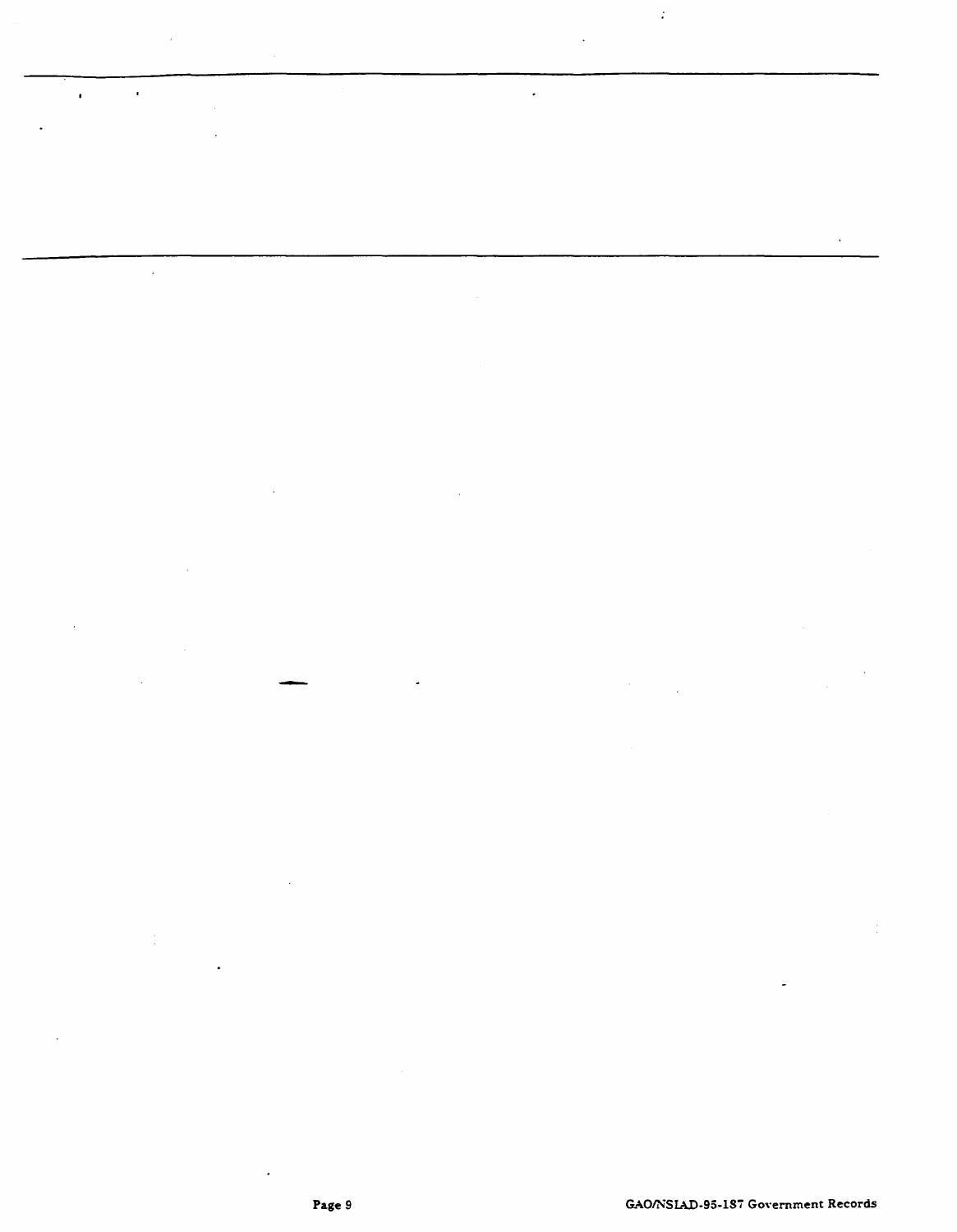### **Contents**

| Letter                                                                                                                          | $\mathbf{1}$ |
|---------------------------------------------------------------------------------------------------------------------------------|--------------|
| Appendix I<br>Combined History for<br>July 1947                                                                                 | 12           |
| Appendix II<br>FBI Teletype Message<br>Dated July 8, 1947                                                                       | 14           |
| Appendix III<br>Comments From the<br>National Security<br>Council                                                               | 15           |
| Appendix IV<br>Comments From the—<br>Office of Science and<br>Technology Policy,<br><b>Executive Office of</b><br>the President | 16           |
| Appendix V<br>Comments From the<br>Department of Energy                                                                         | 17           |
| Appendix VI<br>Comments From the<br>Federal Bureau of<br>Investigation                                                          | 18           |

 $\bar{\mathcal{L}}$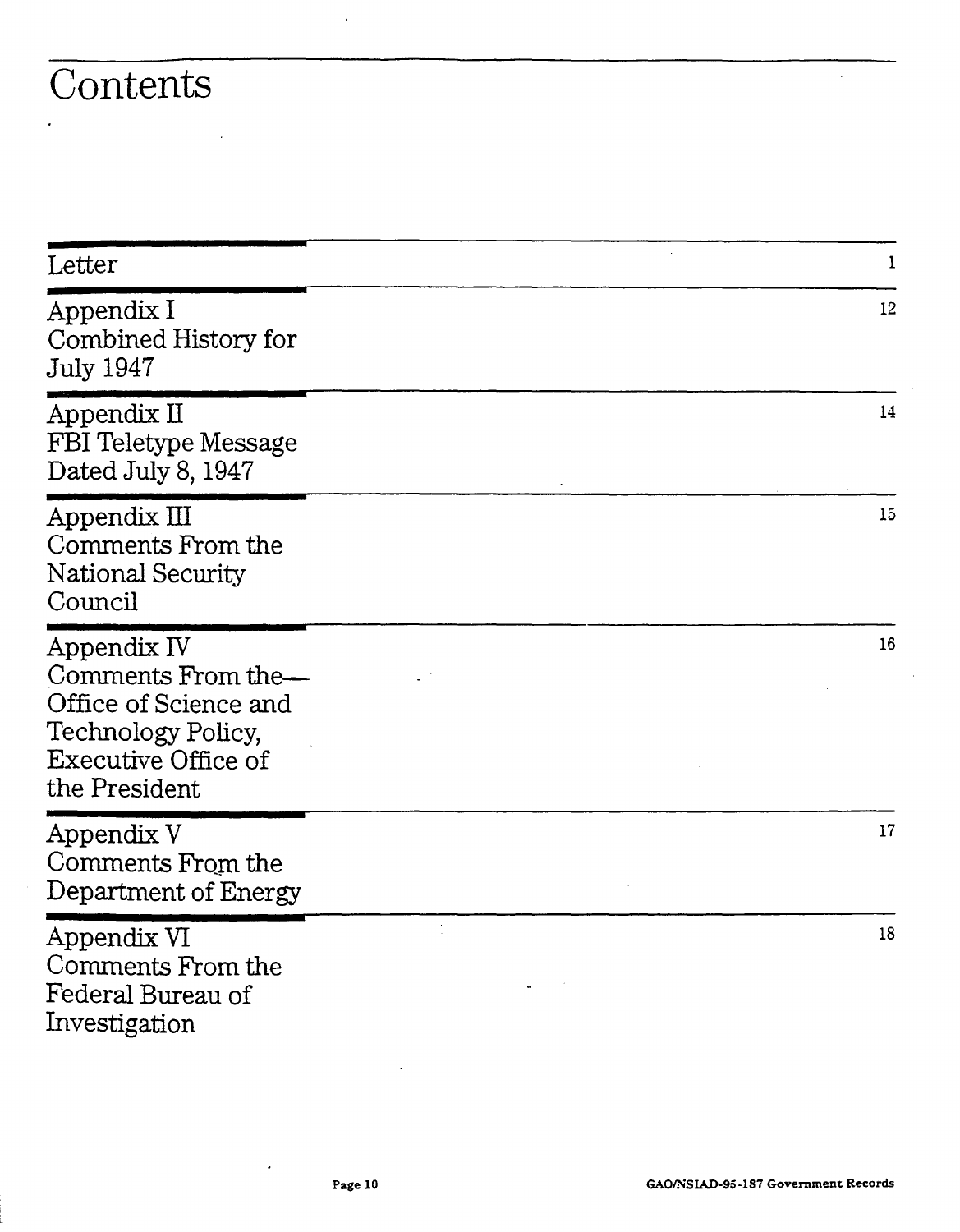|                                                                      | Contents                                        |                |
|----------------------------------------------------------------------|-------------------------------------------------|----------------|
|                                                                      |                                                 |                |
|                                                                      |                                                 |                |
|                                                                      |                                                 |                |
|                                                                      |                                                 |                |
|                                                                      |                                                 |                |
| Appendix VII<br>Comments From the<br>Department of<br>Defense        |                                                 | 19             |
| Appendix VIII<br>Comments From the<br>Central Intelligence<br>Agency |                                                 | 20             |
| Table                                                                | Table 1: Locations Visited and Records Reviewed | $\overline{7}$ |
|                                                                      |                                                 |                |
|                                                                      |                                                 |                |
|                                                                      |                                                 |                |
|                                                                      |                                                 |                |
|                                                                      |                                                 |                |
|                                                                      |                                                 |                |

 $\ddot{\cdot}$ 

#### Abbreviations

 $\cdot$ 

| <b>CIA</b> | Central Intelligence Agency |
|------------|-----------------------------|
| DOD        | Department of Defense       |

FBI Federal Bureau of Investigation

**FOLA** Freedom of Information Act

RAAF Roswell Army Air Field

 $\ddot{\phantom{0}}$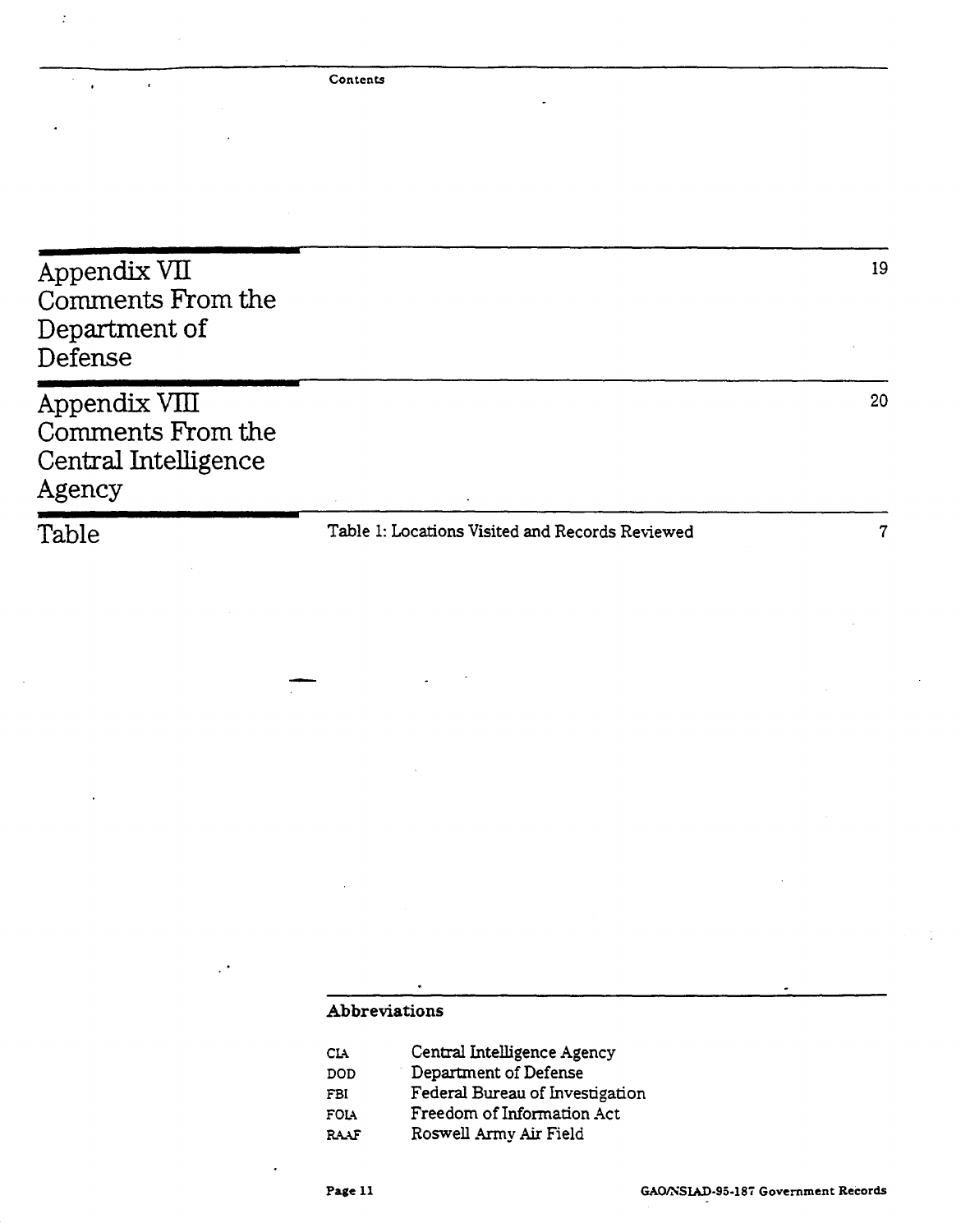## Combined History for July 1947

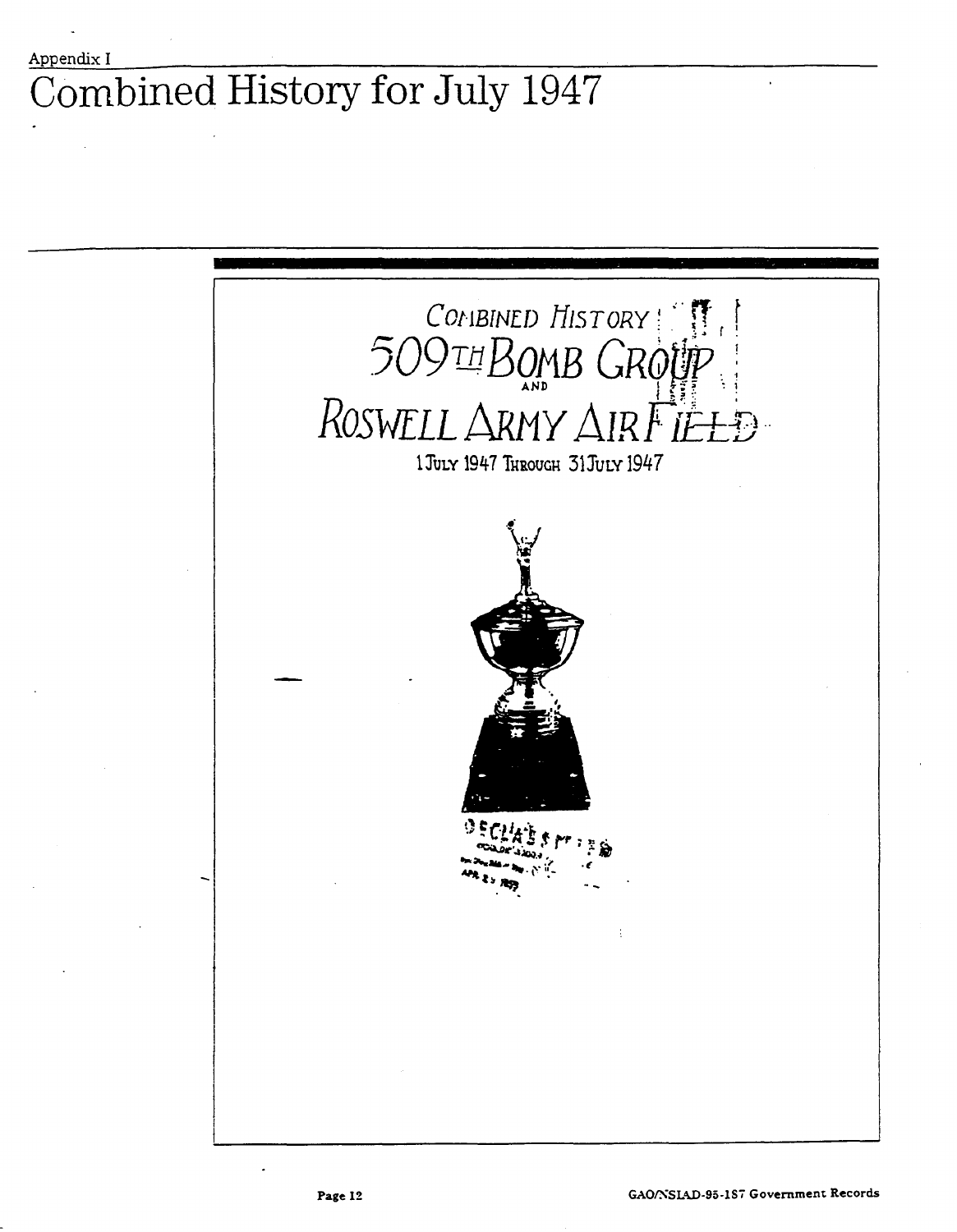#### **RESTRICTED**

The other three briefings were those which were given to the TIP and a simulated briefing to a large group of Air Scouts representing all of the traops in New Mexico thich was given on 10 July 1947.

Several mmall projects were completed during the month including signs on all the office doors, a building directory, and a world situation map which is maintained on a day-to-day basis.

The Eistorical Section of S-2 has been seriously handicapped by the removal of the regular stemographer with the reduction in force.

Due to the fact that the quality of the department reports has in general been so inadequate, loctures are being propared to be given sarly in August to properly train the liaisou representatives of each department.

The Office of Public Information was kept quite busy during the " month answering impuries on the "flying disc", which was reported to be in possession of the 509th Bomb Group. The object turned out to be a radar tracking balloon.

The main preject of the month was making all arrangements for a successful Air Force Day. Lt. Colonel Oliver LaParge, Air Reserve Corps, at Santa Fe, made arrangements for Colonal Blanchard to visit the Governor of New Yexico and ask him to declare Air Porce Day in New Mexico on l August.

> 233710750 39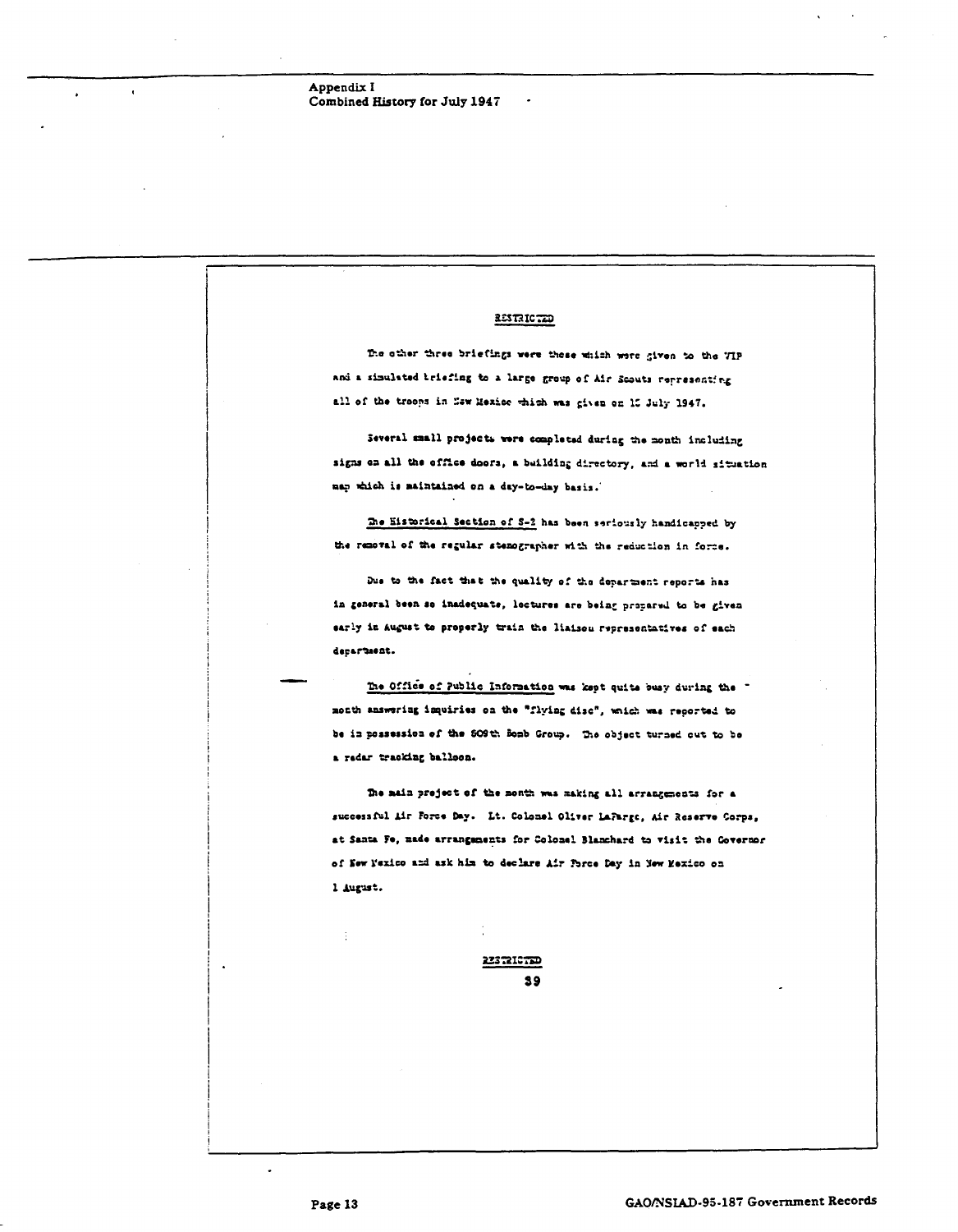#### Appendix II

### FBI Teletype Message Dated July 8, 1947

**JETYFE** こーユフ 6-17 PM гн <del>smb~S</del>ac, cincinnati-**URSENT** FLYING DISC. INFORMATION CONCERNING. HEADQUARTER EIGHTH AIR FORCE, TELEPHONICALLY DVISED THIS OFFICE THAT AN OBJECT PURPORTINC TO BE A FLYING DISC WAS RE COVERED NEAR ROSUF **NFU** THIS DATE. THE DISC IS HEXAGONAL IN SHAPE MIXICO, AND WA SUSPENDED FROM A BALLON BY CABLE, WHICH EALLON WAS APPROXIMATELY TWENTY FEET IN DIAMETER. FURTHER ADVISED THAT THE OBJE FOUND RESEMBLES A HIGH ALTITUDE WEATHER BALLOON WITH A ECTOR, BUT THAT TELEPHONIC CONVERSATION BETWEEN THEIR CFFICE NND WRIGHT <u>FIZLD</u> **LDISC AND** والتحاوي **TUTC** ההורה והת BALLOON BEING TRANSPORTED TO WRIGHT FIELD SPECIAL **PLANE** RY. FOR EXAMINAT INFORMATION PROVIDED THIS OFFICE BECAUSE CT NATIONAL INTEREST IN CASE FREE AND FACT THAT NATIONAL BROADCASTING COMPANY, ASSOCIATED PRESS, AND OTHERS ATTEMPTING TO BREAK STORY OF LOCATION OF DISC TODAY. ADVISED WOULD REQUEST WRIGHT FIELD TO ADVISE CINCINNAȚI OFFICE RESULTS OF EXAMINATION. INVESTIC NO FURTHER CONDIIC TED. WYLY. **RXCORDED TNE**  $-92.731701$  $72\alpha$ , of  $8 - 36 : PN 0:$ 6-22 PH CK FBI WAS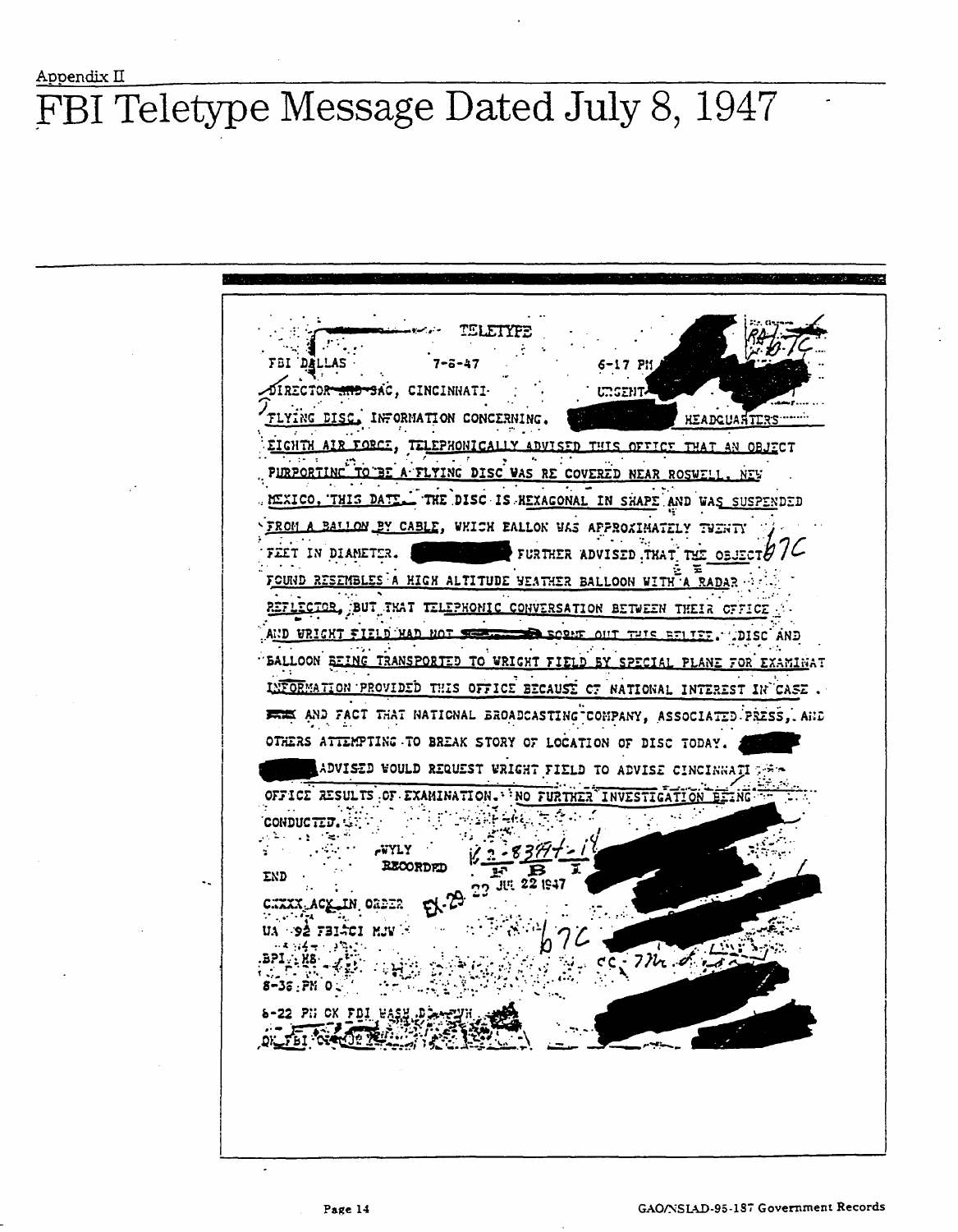Appendix III

### omments From the National Security Council

 $\gamma$ 2948 NATIONAL SECURITY COUNCIL WASHNGTON, C.C. 20506 April 28, 1995 MEMORANDUM FOR MR. JOSEPH E. KELLEY Director-in-Charge, International Affairs Issues General Accounting Office SUBJECT: Request for NSC Records I am responding to your April 12, 1995, request for information or NSC records related to the crash of an airborne object near Roswell, New Mexico in July 1947. The NSC has no records or information related to the incident at Roswell. For information about any government records that may document the crash at Roswell, we suggest you contact the National Archives, Textual Reference Division, 8601 Adelphi Road, College -Back, Maryland 20740. Their telephone number is (301) 713-7230. Andrew D. Sens Executive Secretary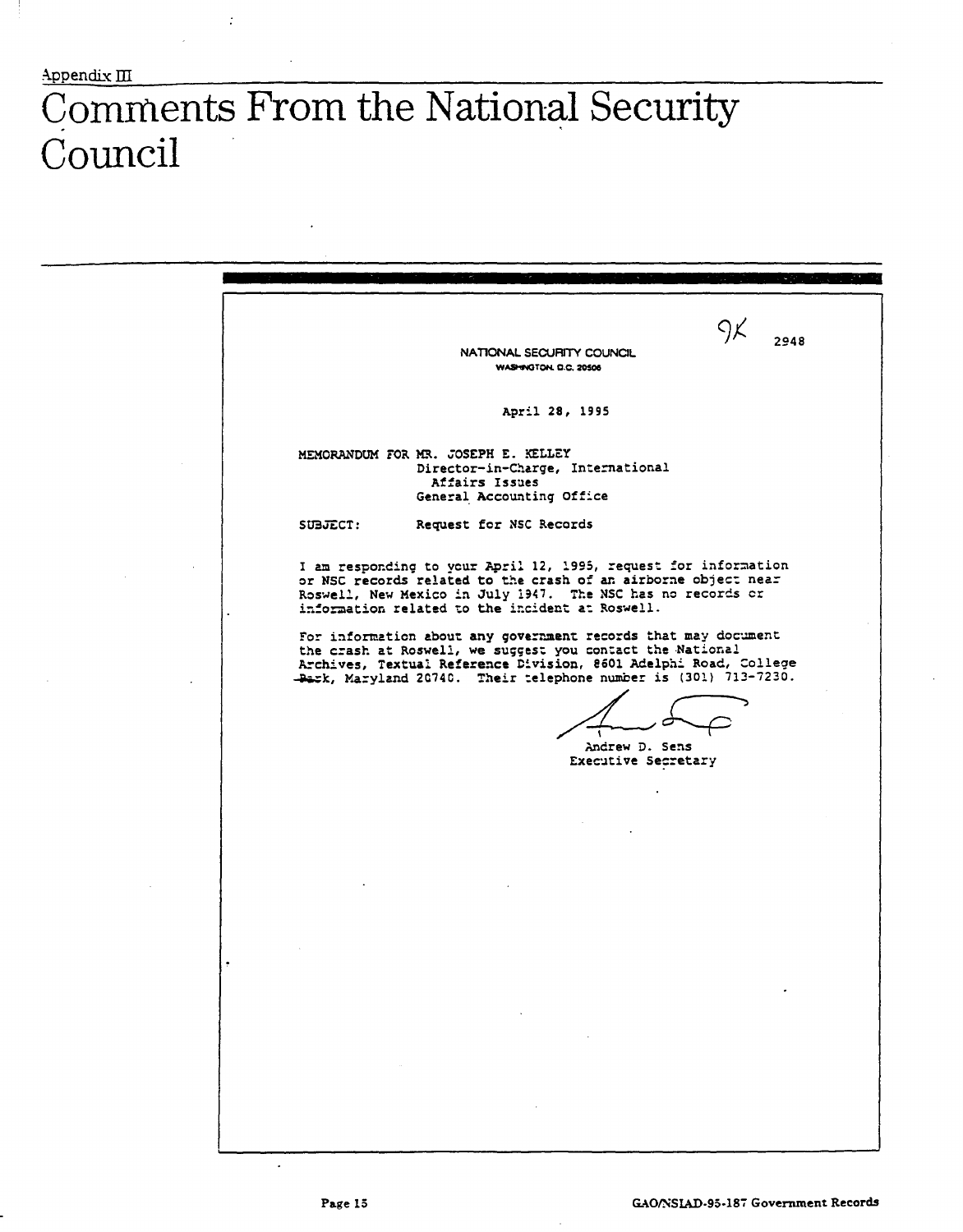### Comments From the Office of Science ahd · Technology Policy, Executive Office of the President

| EXECUTIVE OFFICE OF THE PRESIDENT<br>OFFICE OF SCIENCE AND TECHNOLOGY POLICY<br>WASHINGTON, D.C. 20500                                                                                                                                                                                             |
|----------------------------------------------------------------------------------------------------------------------------------------------------------------------------------------------------------------------------------------------------------------------------------------------------|
| April 26, 1995                                                                                                                                                                                                                                                                                     |
| Dear Mr. Hunt:                                                                                                                                                                                                                                                                                     |
| In response to your recent inquiry of April 12, 1995. The Office of Science and<br>Technology Policy reviewed its records regarding the Roswell Incident. OSTP has no direct<br>knowledge of what occurred at Roswell and no records, except for the information I received<br>from the Air Force. |
| I look forward to receiving the GAO report.                                                                                                                                                                                                                                                        |
| Sincerely,                                                                                                                                                                                                                                                                                         |
|                                                                                                                                                                                                                                                                                                    |
| <b>Enclosures</b><br>As stated                                                                                                                                                                                                                                                                     |
| Mr. William Hunt<br>Director, Federal Management Issues<br>United States Government Accounting Office<br>Washington, DC 20548                                                                                                                                                                      |
|                                                                                                                                                                                                                                                                                                    |
|                                                                                                                                                                                                                                                                                                    |
|                                                                                                                                                                                                                                                                                                    |
|                                                                                                                                                                                                                                                                                                    |
|                                                                                                                                                                                                                                                                                                    |
|                                                                                                                                                                                                                                                                                                    |
|                                                                                                                                                                                                                                                                                                    |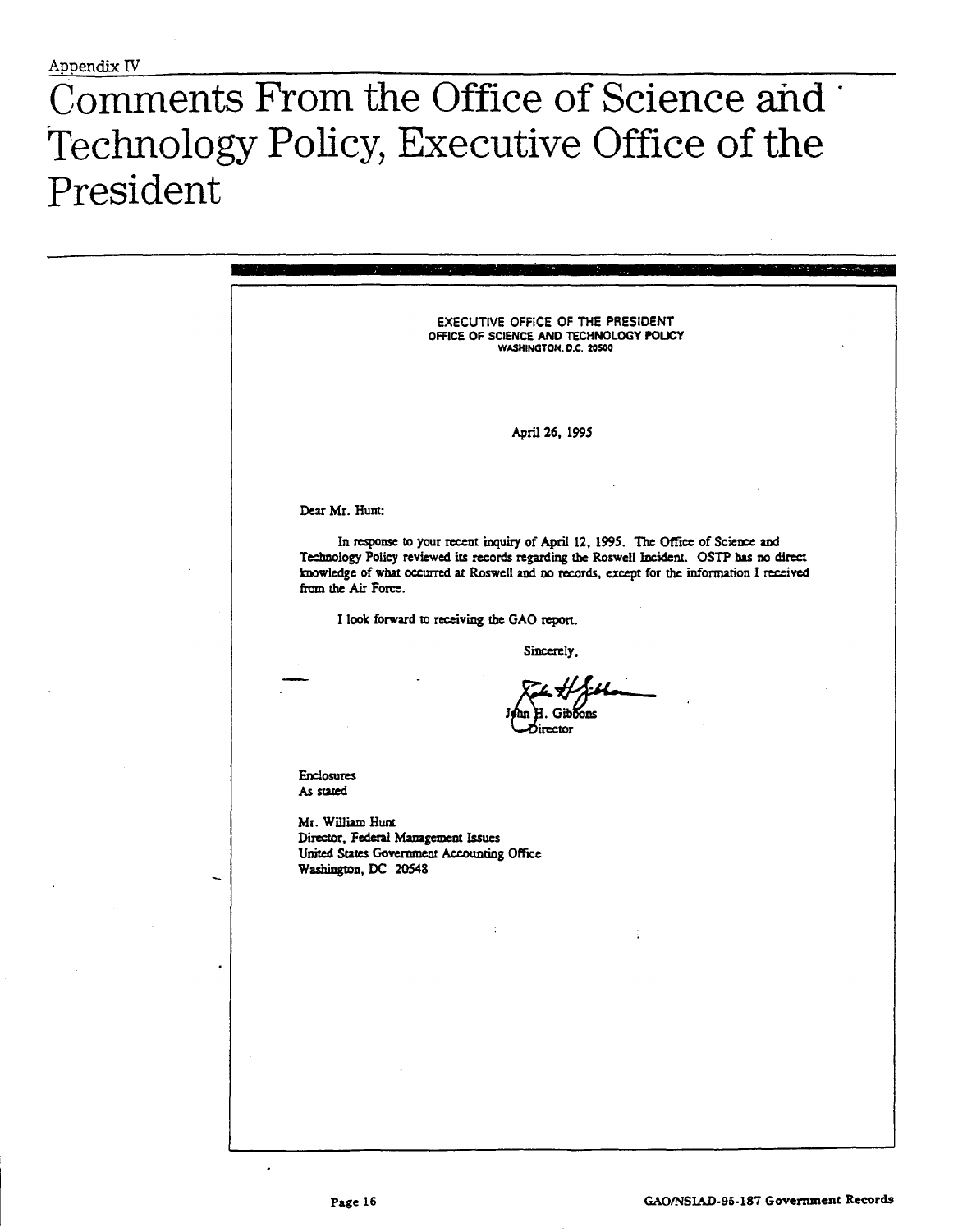### **Comments From the Department of Energy**

**Department of Energy**<br> **Department of Energy**<br>
Washington, DC 20585 Washing1on, DC 20585 Jur.e 8. 1995 Richard Davis Director, National Security Analysis General Accounting Office Washington, D.C. 20538 Dear Mr. Davis: This is in response to your request for records related to the crash of an airborne object near Roswell, New Mexico, in July 1947. We conducted an indepth search for documents related to the crash and have found no such documents. If *1ou* have any questions regarding this matter, please do not hesitate to ----c~ntict Barry Uh11g of my staff on.202-586-1910. Sincerely,  $H_{\rm max}$  of  $Z/\sqrt{2\pi}$  $\delta$ oseph F. Vivona Chief Financial Officer .<br>It wik sey as on recycled (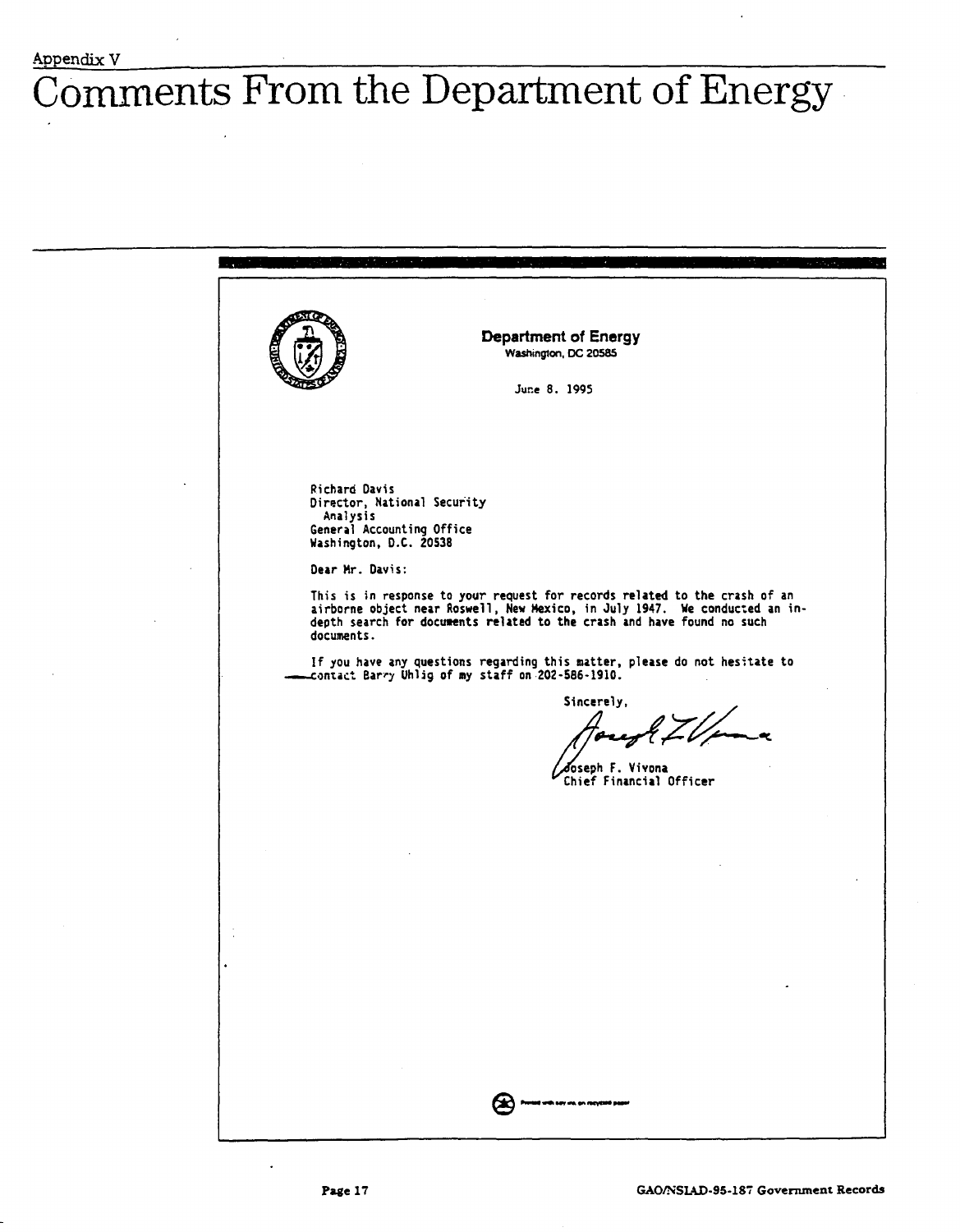### Comments From the Federal Bureau of 1 Investigation

U.S. Department of Justice Federal Bureau of Investigation *Washington, D. C. 20535* April 24, 1995 Mr. Richard Davis Director Attn: Gary X. Weeter National Security Analysis General Accounting Office Washington, D. C. Dear Mr. Davis: This is in response to a letter dated April 7, 1995, from Norman J. Rabkin, Director, Administration of Justice Issues, General Accounting Office, to John E. Collingwood, Inspector in Charge, Office of Public and Congressional Affairs, FBI, regarding government records concerning the crash of an airborne object near Roswell, New Nexico, in July 1947 (Code 701034). A search of FBI indices for information relating to the<br>crash of an airborne object near Roswell, New Mexico, in 1947,<br>determined that all FBI data concerning the incident has been processed under the provisions of the Freedom of Information Act (POIA) and is available for review in our FOIA Reading Room. (FOIA) and is evaluable for review in our Four seading Room. A copy of the documents in the Reading Room. If your staff wishes to review the material, please call Margaret Tremblay, a member of my staff, at least 48 hours She can be reached on 324-5292. Sincerely yours, Janear LOCI **Swanson D. Carter** Supervisory Special Agent Office of Public and Congressional Affairs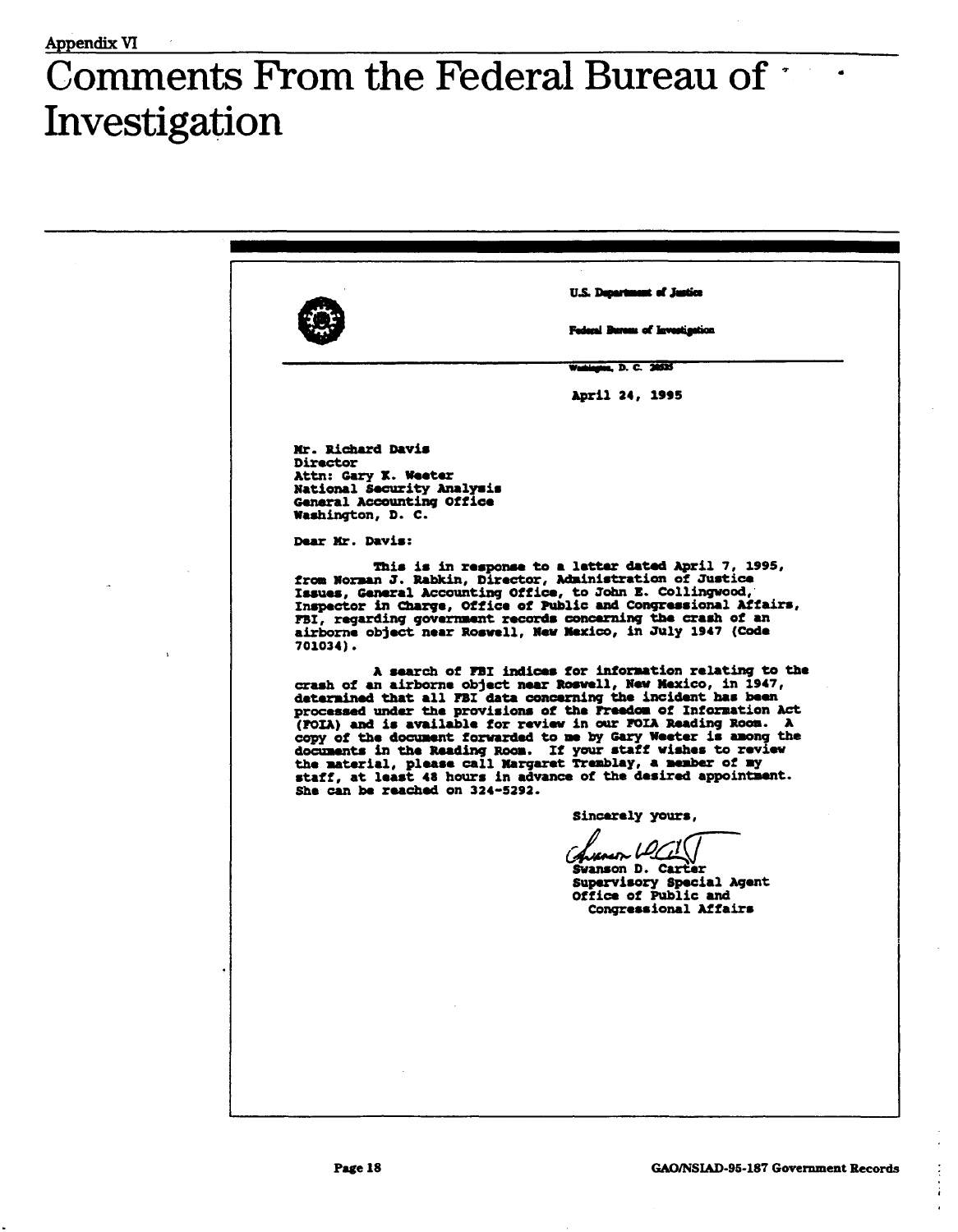### omments From the Department of Defense

**INSPECTOR GENERAL** DEPARTMENT OF DEFENSE 400 ARMY NAVY DRIVE ARLINGTON, VIRGINIA 22202-2004 MAY - 4 1995 Analysis and Followup Mr. Richard Davis Director, Mational Security Analysis<br>U.S. General Accounting Office<br>441 G Street N.W. **Room 5025** Washington, D.C. 20548 Dear Mr. Davis: The Department of the Air Porce July 1994 report<br>is the DoD response to questions posed in your April 12<br>letter related to GAO Code 701034. If you have any questions, please contact my<br>action officer, Pattie Cirino, at 703-604-9631. If she<br>is not available, please contact Ms. Merlene L. Scales<br>at 703-604-9626. حتسمه Kathryn R. Truex Deputy Assistant Inspector General for GAO Report Analysis **Enclosure**